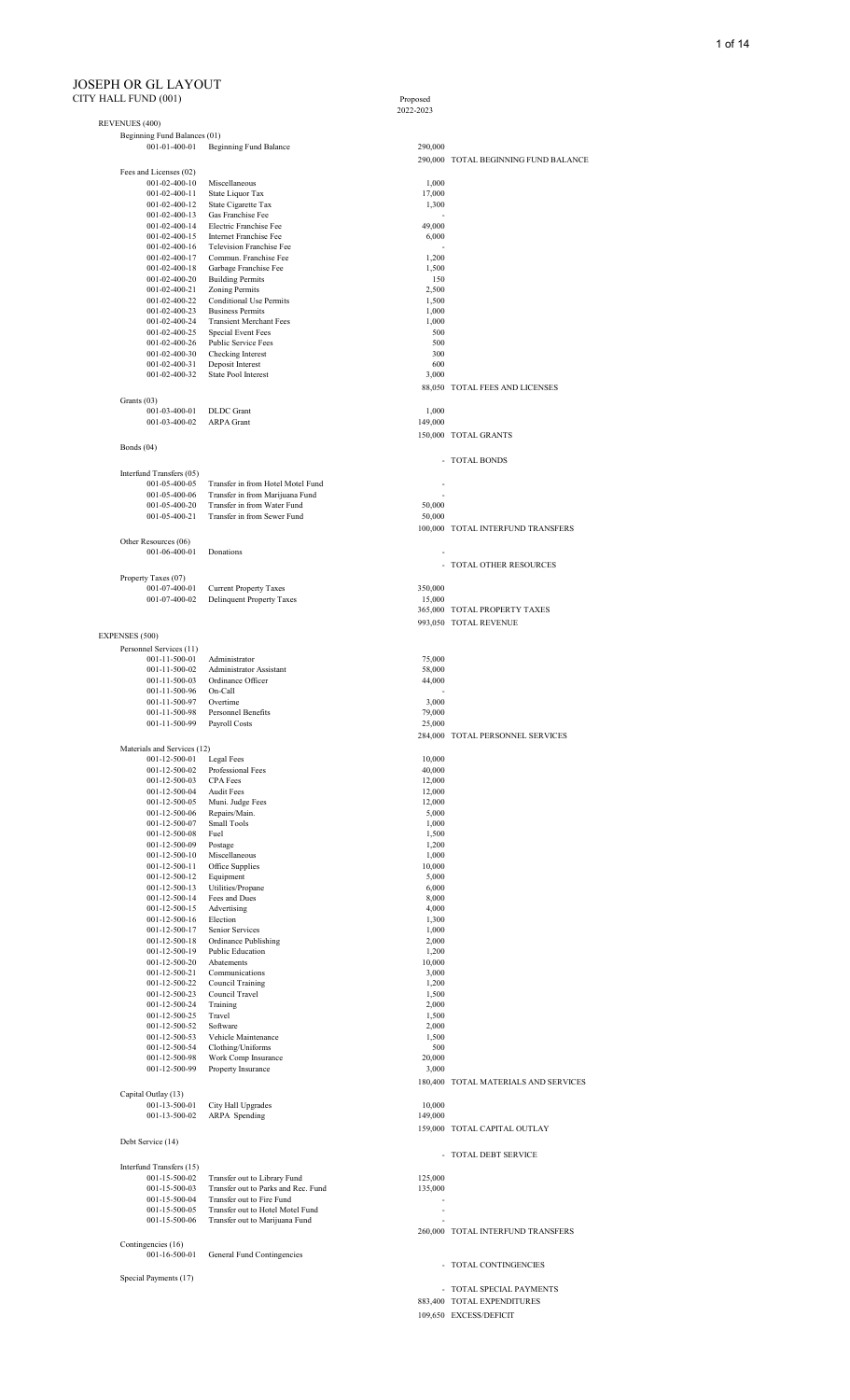|                                |                                                 |              | $110$ posed<br>2022-2023 |                                     |
|--------------------------------|-------------------------------------------------|--------------|--------------------------|-------------------------------------|
| REVENUES (410)                 |                                                 |              |                          |                                     |
| Beginning Fund Balances (01)   |                                                 |              |                          |                                     |
| 002-01-410-02                  | Beginning Fund Balance                          | \$           |                          |                                     |
|                                |                                                 | \$           |                          | - TOTAL BEGINNING FUND BALANCE      |
| Fees and Licenses (02)         |                                                 |              |                          |                                     |
| 002-02-410-10                  | Miscellaneous                                   | \$           | 1,000                    |                                     |
| 002-02-410-27                  | Kiosk Fee                                       | \$           | 500                      |                                     |
| 002-02-410-33                  | New Library Acc. Interest                       | \$           | 100                      |                                     |
| 002-02-410-40                  | Membership Fee                                  | \$           |                          |                                     |
| 002-02-410-41                  | Late Fee                                        | \$           |                          |                                     |
|                                |                                                 | \$           |                          | 1,600 TOTAL FEES AND LICENSES       |
| Grants (03)                    |                                                 |              |                          |                                     |
| 002-03-410-03                  | State Library Grant                             | \$           | 26,000                   |                                     |
| 002-03-410-04                  | <b>USDA Tech Grant</b>                          | \$           | 50,000                   |                                     |
| 002-03-410-05                  | FFF Tech Grant                                  | \$           | 5,000                    |                                     |
|                                |                                                 | \$           |                          | 81,000 TOTAL GRANTS                 |
| Bonds $(04)$                   |                                                 |              |                          |                                     |
|                                |                                                 |              |                          |                                     |
|                                |                                                 | \$           |                          | - TOTAL BONDS                       |
| Interfund Transfers (05)       |                                                 |              |                          |                                     |
| 002-05-410-01                  | Transfer in from City Hall Fund                 | \$           | 125,000                  |                                     |
| 002-05-410-05                  | Transfer in from Hotel Motel Fund               | \$           |                          |                                     |
| 002-05-410-06                  | Transfer in from Marijuana Fund                 | \$           |                          |                                     |
|                                |                                                 | \$           |                          | 125,000 TOTAL INTERFUND TRANSFERS   |
| Other Resources (06)           |                                                 |              |                          |                                     |
| 002-06-410-01                  | Donations                                       | \$           | 15,000                   |                                     |
|                                |                                                 | \$           |                          | 15,000 TOTAL OTHER RESOURCES        |
| Property Taxes (07)            |                                                 |              |                          |                                     |
|                                |                                                 | \$           |                          | - TOTAL PROPERTY TAXES              |
|                                |                                                 |              |                          |                                     |
|                                |                                                 | \$           |                          | 222,600 TOTAL REVENUES              |
| EXPENSES (510)                 |                                                 |              |                          |                                     |
| Personnel Services (11)        |                                                 |              |                          |                                     |
| 002-11-510-06                  | Librarian                                       | \$           | 39,000                   |                                     |
| 002-11-510-96                  | On-Call                                         | \$           |                          |                                     |
| 002-11-510-97                  | Overtime                                        | \$           | 300                      |                                     |
| 002-11-510-98                  | Personnel Benefits                              | \$           | 16,000                   |                                     |
| 002-11-510-99                  | Payroll Costs                                   | \$           | 4,500                    |                                     |
|                                |                                                 | \$           |                          | 59,800 TOTAL PERSONNEL SERVICES     |
| Materials and Services (12)    |                                                 |              |                          |                                     |
| 002-12-510-01                  | Professional Fees                               | \$           | 25,000                   |                                     |
| 002-12-510-06                  | Repairs/Main.                                   | \$           | 1,500                    |                                     |
| 002-12-510-09                  | Postage                                         | \$           | 250                      |                                     |
| 002-12-510-10                  | Miscellaneous                                   | \$           | 500                      |                                     |
| 002-12-510-11                  | Office Supplies                                 | \$           | 1,500                    |                                     |
| 002-12-510-12                  | Equipment                                       | \$           | 500                      |                                     |
| 002-12-510-13                  | Utilities/Propane                               | \$           | 3,000                    |                                     |
| 002-12-510-14<br>002-12-510-15 | Fees and Dues<br>Advertising                    | \$<br>\$     | 800<br>1,200             |                                     |
| 002-12-510-19                  | Public Education                                | \$           | 500                      |                                     |
| 002-12-510-21                  | Communications                                  | \$           | 1,400                    |                                     |
| 002-12-510-24                  | Training                                        | \$           | 200                      |                                     |
| 002-12-510-25                  | Travel                                          | \$           | 500                      |                                     |
| 002-12-510-26                  | Media                                           | \$           | 700                      |                                     |
| 002-12-510-27                  | State Grant Spending for Summer Reading Program | \$           | 1,000                    |                                     |
| 002-12-510-28                  | Library Database                                | \$           | 500                      |                                     |
| 002-12-510-52                  | Software                                        | \$           | 500                      |                                     |
| 002-12-510-52                  | Vehicle Maintenance                             | \$           |                          |                                     |
| 002-12-510-53                  | Clothing/Uniforms                               | \$           | 250                      |                                     |
| 002-12-510-98                  | Work Comp Insurance                             | \$           | 3,400                    |                                     |
| 002-12-510-99                  | Property Insurance                              | \$           | 3,000                    |                                     |
|                                |                                                 | \$           |                          | 46,200 TOTAL MATERIALS AND SERVICES |
| Capital Outlay (13)            |                                                 |              |                          |                                     |
| 002-13-510-03                  | New Library                                     | \$           | 53,000                   |                                     |
|                                |                                                 | $\mathbb{S}$ |                          | 53,000 TOTAL CAPITAL OUTLAY         |
| Debt Service (14)              |                                                 |              |                          |                                     |
|                                |                                                 | \$           |                          | - TOTAL DEBT SERVICE                |
|                                |                                                 |              |                          |                                     |
| Interfund Transfers (15)       |                                                 |              |                          |                                     |
|                                |                                                 | \$           |                          | - TOTAL INTERFUND TRANSFERS         |
| Contingencies (16)             |                                                 |              |                          |                                     |
| 002-16-510-02                  | Library Fund Contingencies                      | \$           |                          |                                     |
|                                |                                                 | \$           |                          | - TOTAL CONTINGENCIES               |
| Special Payments (17)          |                                                 |              |                          |                                     |
|                                |                                                 | \$           |                          | - TOTAL SPECIAL PAYMENTS            |
|                                |                                                 | \$           |                          | 159,000 TOTAL EXPENDITURES          |
|                                |                                                 | \$           |                          | 63,600 EXCESS/DEFICIT               |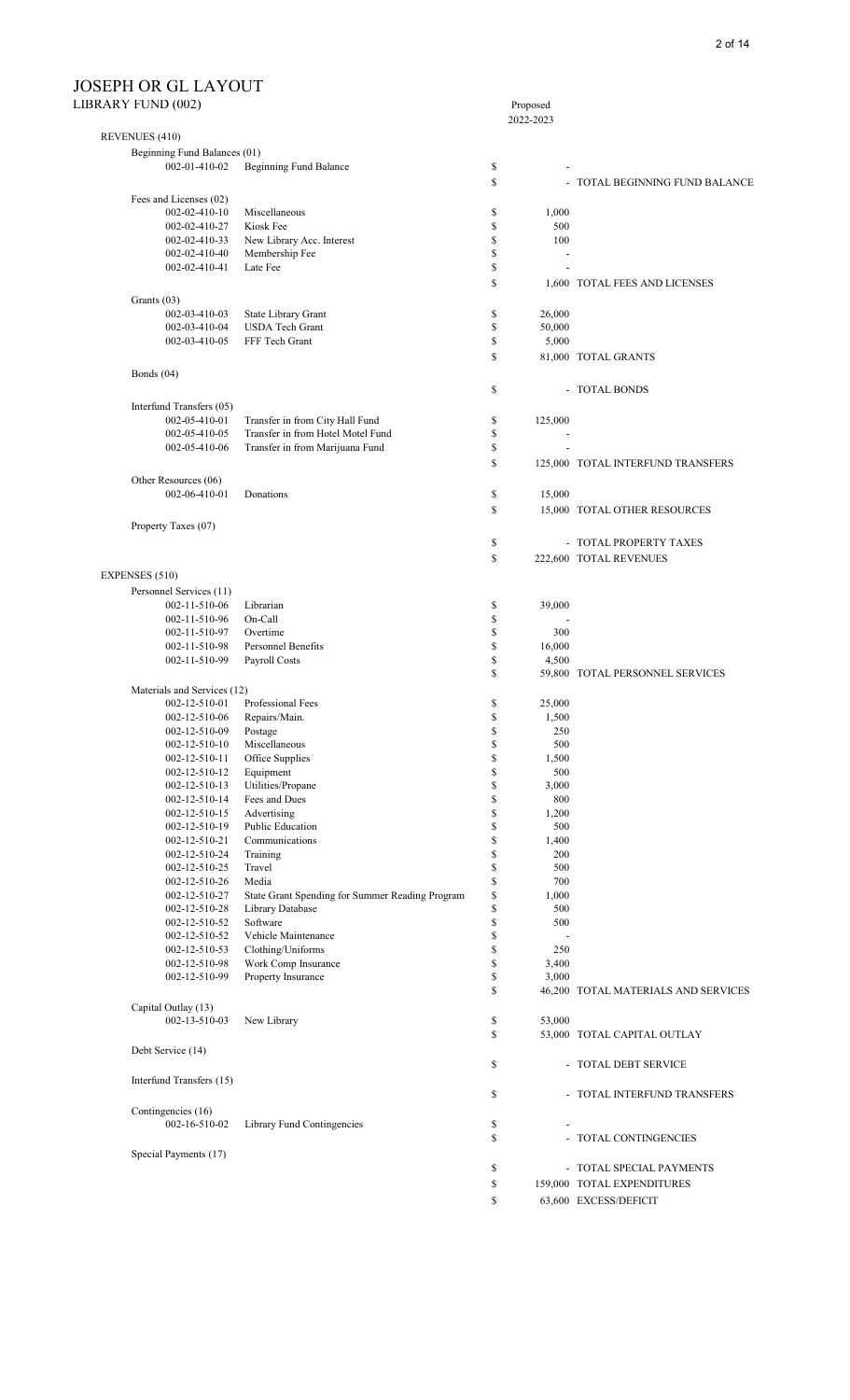PARKS AND RECREATION FUND (003) Proposed

|                                |                                       |                    | 2022-2023                    |                                      |
|--------------------------------|---------------------------------------|--------------------|------------------------------|--------------------------------------|
| REVENUES (420)                 |                                       |                    |                              |                                      |
| Beginning Fund Balances (01)   |                                       |                    |                              |                                      |
| 003-01-420-03                  | Beginning Fund Balance                | \$                 | 40,000                       |                                      |
|                                |                                       | $\mathbb{S}$       |                              | 40,000 TOTAL BEGINNING FUND BALANCES |
| Fees and Licenses (02)         |                                       |                    |                              |                                      |
| 003-02-420-10                  | Miscellaneous                         | \$                 | 1,000                        |                                      |
| 003-02-420-50                  | Community Center Rental               | \$                 | 10,000                       |                                      |
| 003-02-420-51                  | Parks Rentals                         | \$                 | 1,200                        |                                      |
| 003-02-420-52                  | Mainstreet Vendor Fees                | \$                 |                              |                                      |
| 003-02-420-53                  | Mainstreet Light Poles                | \$                 | 2,000                        |                                      |
| 003-02-420-54                  | City Transient Lodging Tax            | \$                 | 4,000                        |                                      |
|                                |                                       | <b>S</b>           |                              | 18,200 TOTAL FEES AND LICENSES       |
| Grants (03)                    |                                       |                    |                              |                                      |
| 003-02-420-04                  | Parks Grants                          | \$                 |                              |                                      |
|                                |                                       | \$                 |                              | - TOTAL GRANTS                       |
| Bonds $(04)$                   |                                       |                    |                              |                                      |
|                                |                                       |                    |                              |                                      |
|                                |                                       | $\mathbb{S}$       |                              | - TOTAL BONDS                        |
| Interfund Transfers (05)       |                                       |                    |                              |                                      |
| 003-05-420-01                  | Transfer in from City Hall Fund       | \$                 | 135,000                      |                                      |
| 003-05-420-05                  | Transfer in from Hotel Motel Fund     | \$                 |                              |                                      |
| 003-05-420-06                  | Transfer in from Marijuana Fund       | \$                 |                              |                                      |
|                                |                                       | S                  |                              | 135,000 TOTAL INTERFUND TRANSFERS    |
| Other Resources (06)           |                                       |                    |                              |                                      |
| 003-06-420-01                  | Donations                             | \$                 | 1,500                        |                                      |
|                                |                                       | \$                 |                              | 1,500 TOTAL OTHER RESOURCES          |
| Property Taxes (07)            |                                       |                    |                              |                                      |
|                                |                                       | \$                 |                              | - TOTAL PROPERTY TAXES               |
|                                |                                       | \$                 |                              | 194,700 TOTAL REVENUES               |
|                                |                                       |                    |                              |                                      |
| EXPENSES (520)                 |                                       |                    |                              |                                      |
| Personnel Services (11)        |                                       |                    |                              |                                      |
| 003-11-520-07                  | Parks and Rec. Supervisor             | \$                 | 20,000                       |                                      |
| 003-11-520-08                  | Seasonal Work                         | \$                 | 29,000                       |                                      |
| 003-11-520-09                  | Janitorial Work                       | \$                 | 25,000                       |                                      |
| 003-11-520-96                  | On-Call                               | \$                 | 1,200                        |                                      |
| 003-11-520-97                  | Overtime<br><b>Personnel Benefits</b> | \$<br>\$           | 1,200                        |                                      |
| 003-11-520-98                  |                                       |                    | 18,000                       |                                      |
| 003-11-520-99                  | Payroll Costs                         | \$<br>$\mathbb{S}$ | 7,500                        |                                      |
|                                |                                       |                    |                              | 101,900 TOTAL PERSONNEL SERVICES     |
| Materials and Services (12)    |                                       |                    |                              |                                      |
| 003-12-520-01                  | Professional Fees                     | \$<br>\$           | 1,000<br>10,000              |                                      |
| 003-12-520-06<br>003-12-520-07 | Repairs/Main.<br><b>Small Tools</b>   | $\mathbb S$        | 1,000                        |                                      |
| 003-12-520-08                  | Fuel                                  | \$                 | 1,000                        |                                      |
| 003-12-520-10                  | Miscellaneous                         | \$                 | 1,000                        |                                      |
| 003-12-520-11                  | Office Supplies                       | \$                 | 500                          |                                      |
| 003-12-520-12                  | Equipment                             | \$                 | 1,000                        |                                      |
| 003-12-520-13                  | Utilities/Propane                     | \$                 | 3,500                        |                                      |
| 003-12-520-14                  | Fees and Dues                         | \$                 | 500                          |                                      |
| 003-12-520-15                  | Advertising                           | \$                 | 1,500                        |                                      |
| 003-12-520-19                  | <b>Public Education</b>               | $\mathbb S$        | 1,500                        |                                      |
| 003-12-520-21                  | Communications                        | \$                 | 1,200                        |                                      |
| 003-12-520-24                  | Training                              | $\mathbb{S}$       | 500                          |                                      |
| 003-12-520-25                  | Travel                                | \$                 | 500                          |                                      |
| 003-12-520-29                  | Mainstreet Light Posts                | \$                 | 10,000                       |                                      |
| 003-12-520-30                  | Community Christmas                   | $\mathbb{S}$       | 1,000                        |                                      |
| 003-12-520-31                  | Hanging Flower Baskets                | \$                 | 3,000                        |                                      |
| 003-12-520-32                  | Landscaping                           | \$                 | 5,000                        |                                      |
| 003-12-520-33                  | Tree Main. (Marty Hamilton)           | \$                 | 5,000                        |                                      |
| 003-12-520-34                  | Holiday Decorations                   | $\mathbb S$        | 250                          |                                      |
| 003-12-520-35                  | <b>Bronze Cleaning</b>                | \$                 | 14,000                       |                                      |
| 003-12-520-52                  | Software                              | $\mathbb S$        | 200                          |                                      |
| 003-12-520-53                  | Vehicle Maintenance                   | \$                 | 2,500                        |                                      |
| 003-12-520-54                  | Clothing/Uniforms                     | \$                 | 750                          |                                      |
| 003-12-520-98                  | Work Comp Insurance                   | $\mathbb{S}$       | 1,600                        |                                      |
| 003-12-520-99                  | Property Insurance                    | \$                 | 4,500                        |                                      |
|                                |                                       | \$                 |                              | 72,500 TOTAL MATERIALS AND SERVICES  |
| Capital Outlay (13)            |                                       |                    |                              |                                      |
| 003-13-520-04                  | Com. Center Parking Lot Paint         | \$                 | $\qquad \qquad \blacksquare$ |                                      |
| 003-13-520-05                  | <b>ADA Park Restroom</b>              | \$                 |                              |                                      |
|                                |                                       | \$                 |                              | - TOTAL CAPITAL OUTLAY               |
| Debt Service (14)              |                                       |                    |                              |                                      |
|                                |                                       | \$                 |                              | - TOTAL DEBT SERVICE                 |
|                                |                                       |                    |                              |                                      |
| Interfund Transfers (15)       |                                       |                    |                              |                                      |
|                                |                                       | \$                 |                              | - TOTAL INTERFUND TRANSFERS          |
| Contingencies (16)             |                                       |                    |                              |                                      |
| 003-16-520-03                  | Parks and Rec. Fund Contingencies     | \$                 |                              |                                      |
|                                |                                       | $\mathbf S$        |                              | - TOTAL CONTINGENCIES                |
| Special Payments (17)          |                                       |                    |                              |                                      |
|                                |                                       | \$                 |                              | - TOTAL SPECIAL PAYMENTS             |
|                                |                                       | \$                 |                              | 174,400 TOTAL EXPENDITURES           |
|                                |                                       |                    |                              |                                      |
|                                |                                       | \$                 |                              | 20,300 EXCESS/DEFICIT                |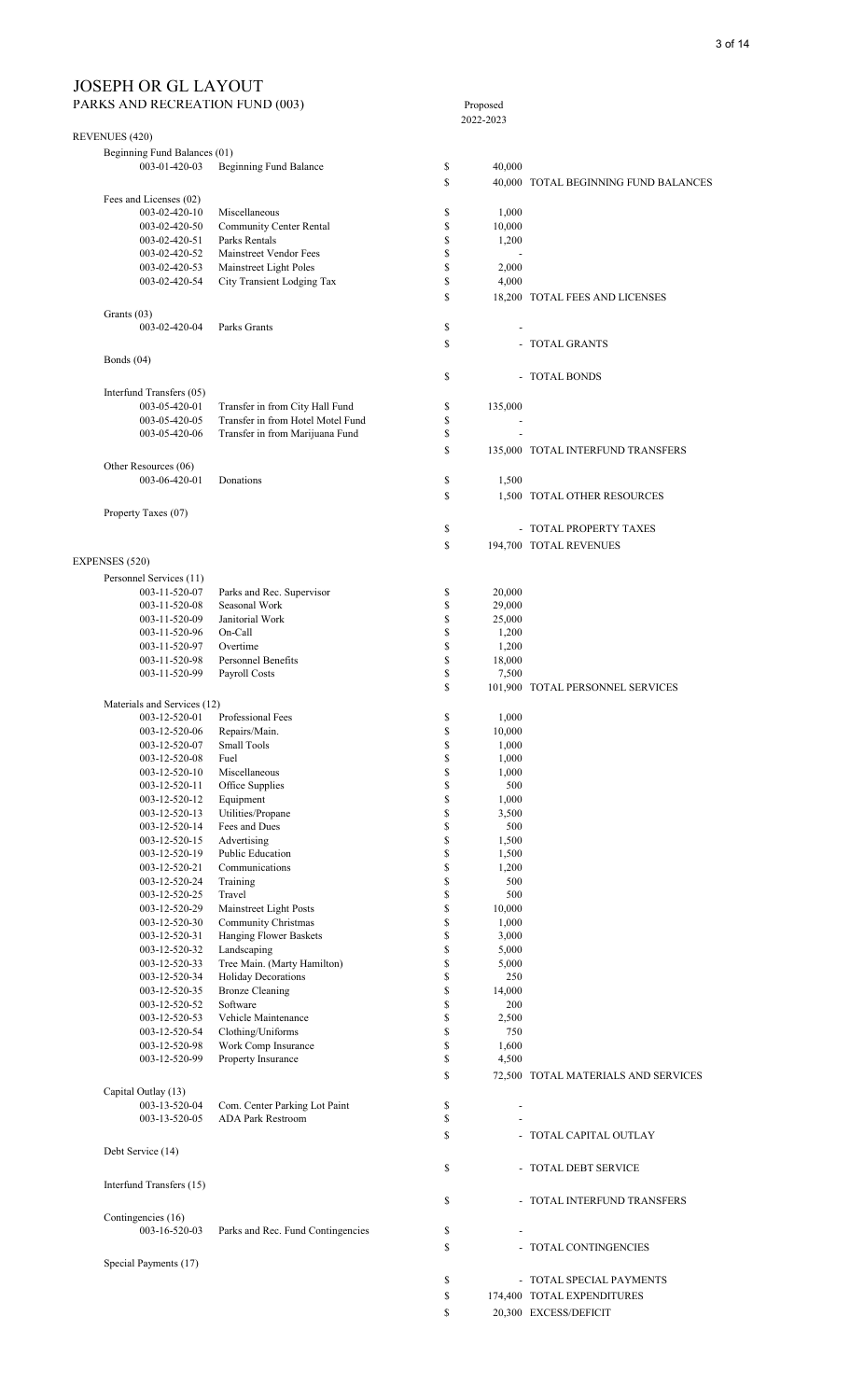#### JOSEPH OR GL LAYOUT FIRE DEPARTMENT FUND (004) Proposed

| <b>DEL ARTIVILIVI I OND (007)</b> |                                                                      |          | 1 Toposca<br>2022-2023   |                                          |
|-----------------------------------|----------------------------------------------------------------------|----------|--------------------------|------------------------------------------|
| <b>REVENUES (430)</b>             |                                                                      |          |                          |                                          |
| Beginning Fund Balances (01)      |                                                                      |          |                          |                                          |
| 004-01-430-04                     | <b>Beginning Fund Balance</b>                                        | \$       | 200,000.00               |                                          |
|                                   |                                                                      | \$       |                          | 200,000.00 TOTAL BEGININNG FUND BALANCES |
| Fees and Licenses (02)            |                                                                      |          |                          |                                          |
| 004-02-430-10                     | Miscellaneous                                                        | \$       | 1,500.00                 |                                          |
| 004-02-430-55                     | Fire Contracts                                                       | \$       | 82,000.00                |                                          |
| 004-02-430-56<br>004-02-430-57    | Fire Calls for Service<br>RV Dump Payments/Donations                 | \$<br>\$ | 5,000.00<br>1,500.00     |                                          |
| 004-02-430-59                     | Wildland Firefighting                                                | \$       | 20,000.00                |                                          |
|                                   |                                                                      | \$       |                          | 110,000.00 TOTAL FEES AND LICENSES       |
| Grants (03)                       |                                                                      |          |                          |                                          |
| 004-03-430-05                     | Fire Department Grant                                                | \$       | $\overline{\phantom{a}}$ |                                          |
|                                   |                                                                      | \$       | $\overline{\phantom{a}}$ | <b>TOTAL GRANTS</b>                      |
| Bonds (04)                        |                                                                      |          |                          |                                          |
|                                   |                                                                      | \$       | $\overline{\phantom{a}}$ | <b>TOTAL BONDS</b>                       |
| Interfund Transfers (05)          |                                                                      |          |                          |                                          |
| 004-05-430-01                     | Transfer in from City Hall Fund                                      | \$       |                          |                                          |
| 004-05-430-05<br>004-05-430-06    | Transfer in from Hotel Motel Fund<br>Transfer in from Marijuana Fund | \$<br>\$ |                          |                                          |
|                                   |                                                                      | \$       | $\overline{\phantom{a}}$ | TOTAL INTERFUND TRANSFERS                |
| Other Resources (06)              |                                                                      |          |                          |                                          |
| 004-06-430-01                     | Donations                                                            | \$       | 1,500.00                 |                                          |
|                                   |                                                                      | \$       |                          | 1,500.00 TOTAL OTHER RESOURCES           |
| Property Taxes (07)               |                                                                      |          |                          |                                          |
|                                   |                                                                      | \$       | $\overline{\phantom{a}}$ | TOTAL PROPERTY TAXES                     |
|                                   |                                                                      | \$       |                          | 311,500.00 TOTAL REVENUES                |
| EXPENSES (530)                    |                                                                      |          |                          |                                          |
| Personnel Services (11)           |                                                                      |          |                          |                                          |
| 004-11-530-10                     | Fire Chief                                                           | \$       | 1,200.00                 |                                          |
| $004 - 11 - 530 - 11$             | Fire Fighters                                                        | \$       | 24,000.00                |                                          |
| 004-11-530-96                     | On-Call                                                              | \$       | $\overline{\phantom{a}}$ |                                          |
| 004-11-530-97<br>004-11-530-98    | Overtime<br>Personnel Benefits                                       | \$<br>\$ | $\overline{\phantom{a}}$ |                                          |
| 004-11-530-99                     | Payroll Costs                                                        | \$       | 8,000.00                 |                                          |
|                                   |                                                                      | \$       |                          | 33,200.00 TOTAL PERSONNEL SERVICES       |
| Materials and Services (12)       |                                                                      |          |                          |                                          |
| 004-12-530-01                     | Professional Fees                                                    | \$       | 3,500.00                 |                                          |
| 004-12-530-06                     | Repairs/Main.                                                        | \$       | 10,000.00                |                                          |
| 004-12-530-07                     | <b>Small Tools</b>                                                   | \$       | 13,000.00                |                                          |
| 004-12-530-08                     | Fuel                                                                 | \$       | 4,000.00                 |                                          |
| 004-12-530-12<br>004-12-530-10    | Postage<br>Miscellaneous                                             | \$<br>\$ | 250.00<br>1,000.00       |                                          |
| 004-12-530-11                     | Office Supplies                                                      | \$       | 1,200.00                 |                                          |
| 004-12-530-12                     | Equipment                                                            | \$       | 1,000.00                 |                                          |
| 004-12-530-13                     | Utilities/Propane                                                    | \$       | 8,000.00                 |                                          |
| 004-12-530-14                     | Fees and Dues                                                        | \$       | 250.00                   |                                          |
| 004-12-530-15                     | Advertising                                                          | \$       | 1,500.00                 |                                          |
| 004-12-530-19                     | <b>Public Education</b>                                              | \$       | 900.00                   |                                          |
| 004-12-530-21                     | Communications                                                       | \$       | 1,200.00                 |                                          |
| 004-12-530-24<br>004-12-530-25    | Training<br>Travel                                                   | \$       | 1,200.00<br>500.00       |                                          |
| 004-12-530-52                     | Software                                                             | \$<br>\$ | 250.00                   |                                          |
| 004-12-530-53                     | Vehicle Maintenance                                                  | \$       | 8,000.00                 |                                          |
| 004-12-530-54                     | Clothing/Uniforms                                                    | \$       | 13,000.00                |                                          |
| 004-12-530-98                     | Work Comp Insurance                                                  | \$       | 1,200.00                 |                                          |
| 004-12-530-99                     | Property Insurance                                                   | \$       | 4,500.00                 |                                          |
|                                   |                                                                      | \$       |                          | 74,450.00 TOTAL MATERIALS AND SERVICES   |
| Capital Outlay (13)               |                                                                      |          |                          |                                          |
| 004-13-530-06<br>004-13-530-07    | Fire Department Building<br>Fire Department Equipment                | \$<br>\$ | 15,000.00<br>15,000.00   |                                          |
|                                   |                                                                      | \$       |                          | 30,000.00 TOTAL CAPITAL OUTLAYS          |
| Debt Service (14)                 |                                                                      |          |                          |                                          |
|                                   |                                                                      | \$       | $\blacksquare$           | TOTAL DEBT SERVICES                      |
| Interfund Transfers (15)          |                                                                      |          |                          |                                          |
|                                   |                                                                      | \$       | $\overline{\phantom{a}}$ | TOTAL INTERFUND TRANSFERS                |
| Contingencies (16)                |                                                                      |          |                          |                                          |
| 004-16-530-04                     | Fire Fund Contingencies                                              | \$       | $\overline{\phantom{a}}$ |                                          |
|                                   |                                                                      | \$       | $\overline{\phantom{a}}$ | <b>TOTAL CONTINGENCIES</b>               |
| Special Payments (17)             |                                                                      |          |                          |                                          |
|                                   |                                                                      | \$       | ÷,                       | TOTAL SPECIAL PAYMENTS                   |
|                                   |                                                                      | \$       |                          | 137,650.00 TOTAL EXPENDITURES            |
|                                   |                                                                      | \$       |                          | 173,850.00 EXCESS/DEFICIT                |
|                                   |                                                                      |          |                          |                                          |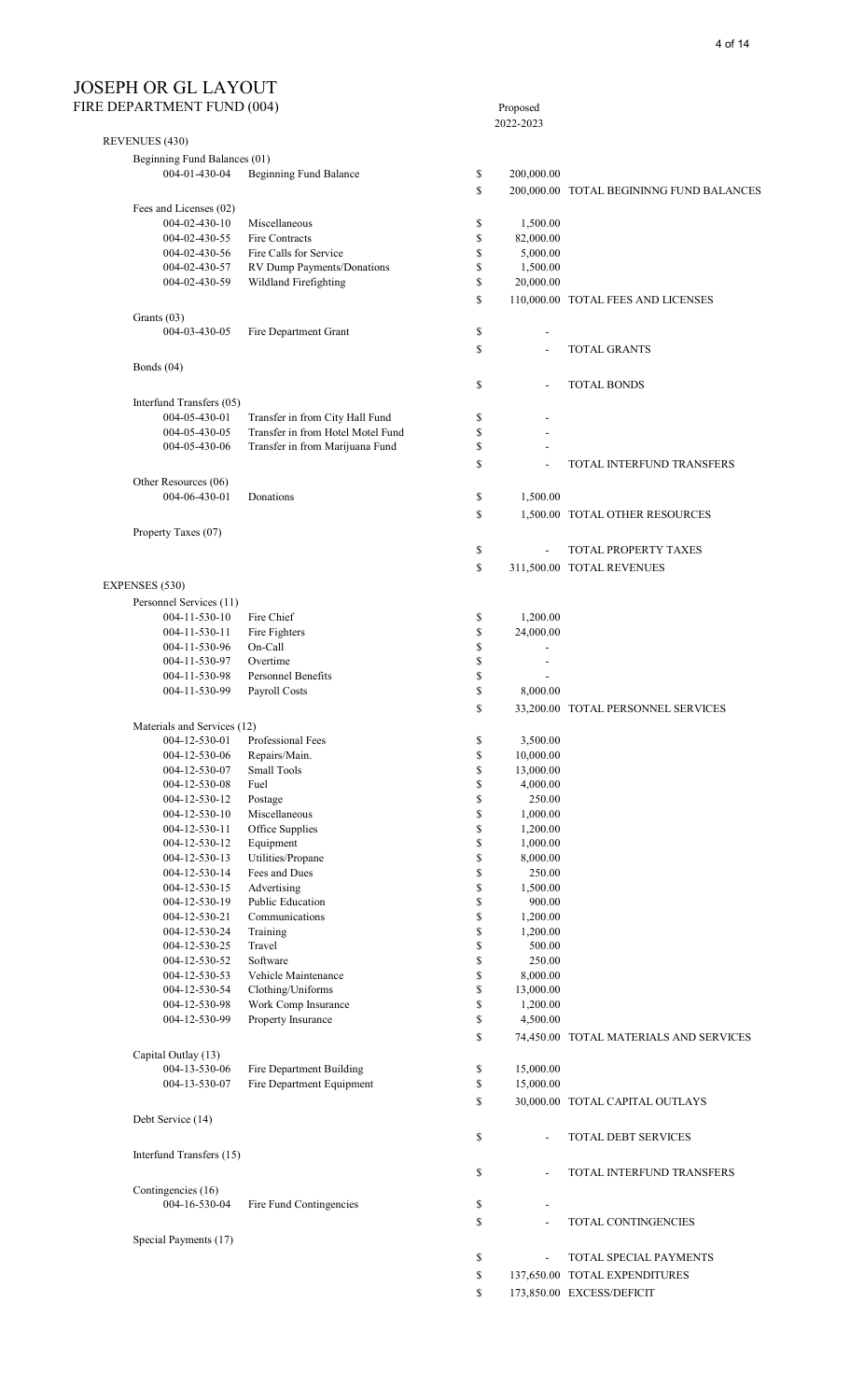| <b>JOSEPH OR GL LAYOUT</b>   |                                                                       |          |                          |                                         |
|------------------------------|-----------------------------------------------------------------------|----------|--------------------------|-----------------------------------------|
|                              | HOTELMOTEL FUND PER RESOLUTION 2020-10 (005)                          |          | Proposed<br>2022-2023    |                                         |
| REVENUES (440)               |                                                                       |          |                          |                                         |
| Beginning Fund Balances (01) |                                                                       |          |                          |                                         |
|                              | 005-01-440-05 Beginning Fund Balance                                  | \$       | 35,000.00                |                                         |
|                              |                                                                       | S        |                          | 35,000.00 TOTAL BEGINNING FUND BALANCES |
| Fees and Licenses (02)       |                                                                       |          |                          |                                         |
| 005-02-440-10 Miscellaneous  |                                                                       | \$       | 100.00                   |                                         |
| 005-02-440-34 Interest       |                                                                       | \$<br>\$ | 10.00                    |                                         |
|                              | 005-02-440-55 County Motel/Hotel Tax                                  |          | 16,000.00                |                                         |
|                              |                                                                       | \$       |                          | 16,110.00 TOTAL FEES AND LICENSES       |
| Grants (03)                  |                                                                       |          |                          |                                         |
|                              |                                                                       | \$       | $\overline{a}$           | <b>TOTAL GRANTS</b>                     |
| Bonds $(04)$                 |                                                                       |          |                          |                                         |
|                              |                                                                       | \$       | ÷,                       | <b>TOTAL BONDS</b>                      |
| Interfund Transfers (05)     |                                                                       |          |                          |                                         |
|                              |                                                                       | S        |                          | TOTAL INTERFUND TRANSFERS               |
| Other Resources (06)         |                                                                       |          |                          |                                         |
| 005-06-440-01 Donations      |                                                                       | \$       |                          |                                         |
|                              |                                                                       | S        |                          | TOTAL OTHER RESOURCES                   |
| Property Taxes (07)          |                                                                       |          |                          |                                         |
|                              |                                                                       | \$       | $\overline{\phantom{a}}$ | TOTAL PROPERTY TAXES                    |
|                              |                                                                       | S        |                          | 51,110.00 TOTAL REVENUES                |
| EXPENSES (540)               |                                                                       |          |                          |                                         |
| Personnel Services (11)      |                                                                       |          |                          |                                         |
|                              |                                                                       | S        | ÷,                       | TOTAL PERSONNEL SERVICES                |
| Materials and Services (12)  |                                                                       |          |                          |                                         |
| 005-12-540-10 Miscellaneous  |                                                                       | \$       | 1,000.00                 |                                         |
|                              | 005-12-540-55 Joseph Chamber of Commerce Payment (25%) of Annual Rec. | \$       | 4,000.00                 |                                         |
|                              |                                                                       | S        |                          | 5,000.00 TOTAL MATERIALS AND SERVICES   |
| Capital Outlay (13)          |                                                                       |          |                          |                                         |
|                              |                                                                       | \$       | $\overline{\phantom{a}}$ | TOTAL CAPITAL OUTLAYS                   |
| Debt Service (14)            |                                                                       |          |                          |                                         |
|                              |                                                                       | S        | $\overline{a}$           | <b>TOTAL DEBT SERVICES</b>              |
| Interfund Transfers (15)     |                                                                       |          |                          |                                         |
|                              | 005-15-540-02 Transfer out to Library Fund                            | \$       |                          |                                         |
|                              | 005-15-540-03 Transfer out to Parks and Rec. Fund                     | \$       |                          |                                         |
|                              |                                                                       | \$       | $\overline{a}$           | TOTAL INTERFUND TRANSFERS               |
| Contingencies (16)           |                                                                       |          |                          |                                         |
|                              | 005-16-540-05 Motel/Hotel Fund Contingencies                          | \$       | $\overline{\phantom{a}}$ |                                         |
|                              |                                                                       | S        | $\overline{a}$           | <b>TOTAL CONTINGENCIES</b>              |
| Special Payments (17)        |                                                                       |          |                          |                                         |
|                              |                                                                       | \$       | ÷,                       | TOTAL SPECIAL PAYMENTS                  |
|                              |                                                                       | \$       |                          | 5,000.00 TOTAL EXPENDETURES             |
|                              |                                                                       | S        |                          | 46,110.00 EXCESS/DEFICIT                |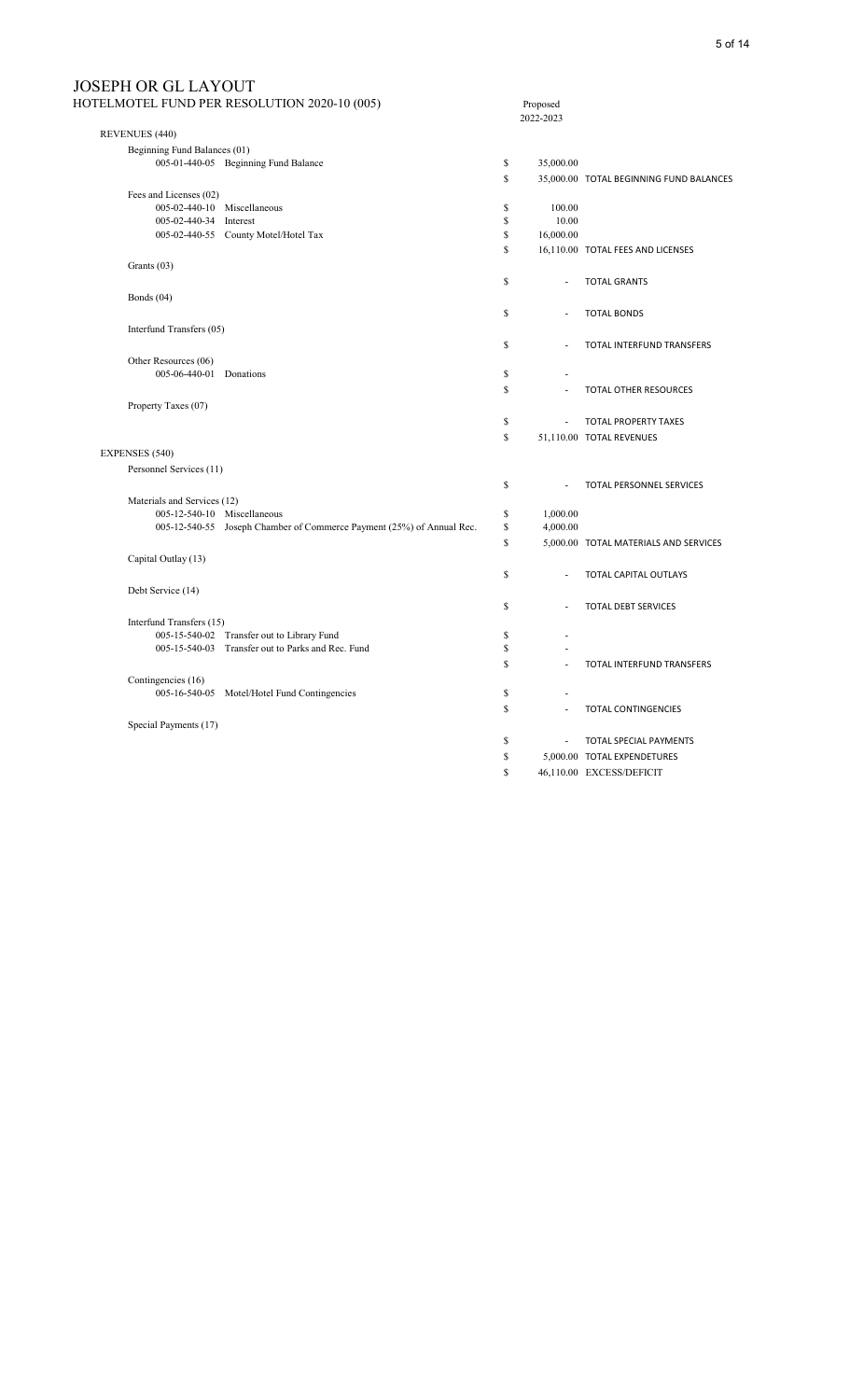# JOSEPH OR GL LAYOUT<br>MARIJUANA FUND PER RESOLU

|                                                 | MARIJUANA FUND PER RESOLUTION 2020-09 (006)       | Proposed<br>2022-2023          |                                         |
|-------------------------------------------------|---------------------------------------------------|--------------------------------|-----------------------------------------|
| REVENUES (450)                                  |                                                   |                                |                                         |
| Beginning Fund Balances (01)                    |                                                   |                                |                                         |
|                                                 | 006-01-450-06 Beginning Fund Balance              | \$<br>20,000.00                |                                         |
|                                                 |                                                   | \$                             | 20,000.00 TOTAL BEGINNING FUND BALANCES |
| Fees and Licenses (02)                          |                                                   |                                |                                         |
| 006-02-450-10 Miscellaneous                     |                                                   | \$<br>100.00                   |                                         |
| 006-02-450-34 Interest                          |                                                   | \$<br>10.00                    |                                         |
|                                                 | 006-02-450-70 State Marijuana Tax Distribution    | \$<br>7,000.00                 |                                         |
|                                                 | 006-02-450-71 Local Marijuana Tax Distribution    | \$<br>7,000.00                 |                                         |
|                                                 | 006-02-450-72 Local Marijuana Tax Special Payment | \$<br>36,000.00                |                                         |
|                                                 |                                                   | \$                             | 50,110.00 TOTAL FEES AND LICENSES       |
| Grants (03)                                     |                                                   |                                |                                         |
|                                                 |                                                   | \$                             | <b>TOTAL GRANTS</b>                     |
| Bonds (04)                                      |                                                   |                                |                                         |
|                                                 |                                                   | \$<br>$\blacksquare$           | <b>TOTAL BONDS</b>                      |
| Interfund Transfers (05)                        |                                                   |                                |                                         |
|                                                 |                                                   | \$                             | TOTAL INTERFUNDS TRANSFERS              |
|                                                 |                                                   | $\overline{\phantom{a}}$       |                                         |
| Other Resources (06)<br>006-06-450-01 Donations |                                                   |                                |                                         |
|                                                 |                                                   | \$                             |                                         |
|                                                 |                                                   | \$                             | <b>TOTAL DONATIONS</b>                  |
| Property Taxes (07)                             |                                                   |                                |                                         |
|                                                 |                                                   | \$                             | <b>TOTAL PROPERTY TAXES</b>             |
|                                                 |                                                   | \$                             | 70,110.00 TOTAL RESOURCES               |
| <b>EXPENSES</b> (550)                           |                                                   |                                |                                         |
| Personnel Services (11)                         |                                                   |                                |                                         |
|                                                 |                                                   | \$<br>$\sim$                   | TOTAL PERSONNEL SERVICES                |
| Materials and Services (12)                     |                                                   |                                |                                         |
| 006-12-550-10 Miscellaneous                     |                                                   | \$                             |                                         |
|                                                 |                                                   | \$                             | TOTAL MATERIALS AND SERVICES            |
| Capital Outlay (13)                             |                                                   |                                |                                         |
|                                                 |                                                   | \$<br>÷,                       | TOTAL CAPITAL OUTLAYS                   |
|                                                 |                                                   |                                |                                         |
| Debt Service (14)                               |                                                   |                                |                                         |
|                                                 |                                                   | \$                             | <b>TOTAL DEBT SERVICES</b>              |
| Interfund Transfers (15)                        |                                                   |                                |                                         |
|                                                 | 006-15-550-02 Transfer out to Library Fund        | \$<br>$\overline{\phantom{a}}$ |                                         |
|                                                 | 006-15-550-03 Transfer out to Parks and Rec. Fund | \$                             |                                         |
|                                                 |                                                   | \$                             | TOTAL INTERFUND TRANSFERS               |
| Contingencies (16)                              |                                                   |                                |                                         |
|                                                 | 006-16-550-06 Marijuana Fund Contingencies        | \$                             |                                         |
|                                                 |                                                   | \$                             | <b>TOTAL CONTINGENCIES</b>              |
| Special Payments (17)                           |                                                   |                                |                                         |
|                                                 |                                                   | \$<br>$\overline{\phantom{a}}$ | TOTAL SPECIAL PAYMENTS                  |
|                                                 |                                                   | \$<br>$\sim$                   | TOTAL EXPENDETURES                      |
|                                                 |                                                   | \$                             | 70,110.00 EXCESS/DEFICIT                |
|                                                 |                                                   |                                |                                         |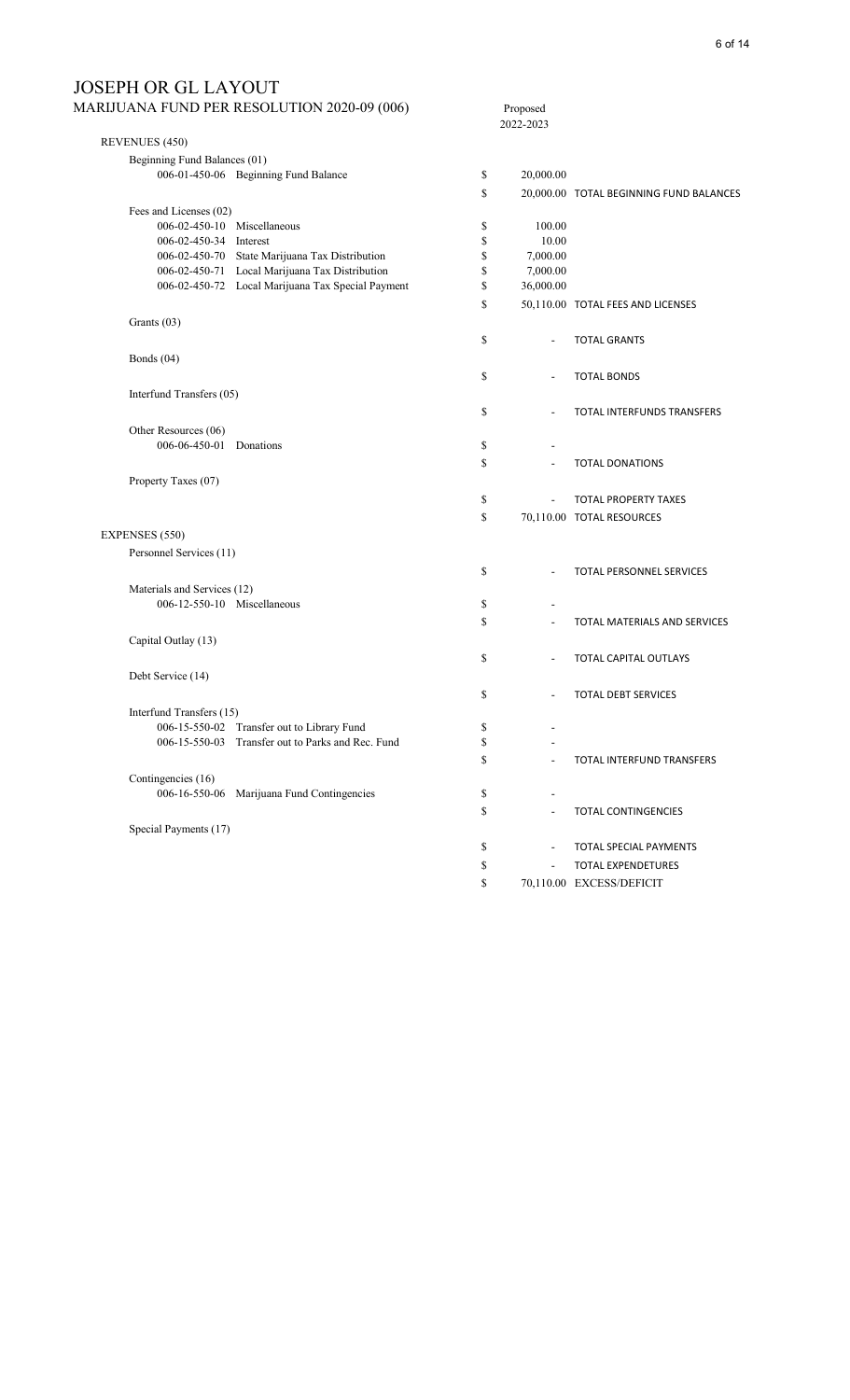| ILL FLITULD TTUUT |                          | Beginning Fund Balances (01)   |                                                                   |          |                          |                                          |
|-------------------|--------------------------|--------------------------------|-------------------------------------------------------------------|----------|--------------------------|------------------------------------------|
|                   |                          | 007-01-460-07                  | Beginning Fund Balance                                            | \$       | 193,000.00               |                                          |
|                   |                          | 007-01-460-14                  | Beginning Fund Balance, Project Fee Reserved                      | \$       | 168,000.00               |                                          |
|                   |                          |                                |                                                                   | \$       |                          | 361,000.00 TOTAL BEGINNING FUND BALANCES |
|                   | Fees and Licenses (02)   |                                |                                                                   |          |                          |                                          |
|                   |                          | 007-02-460-10                  | Miscellaneous                                                     | \$       | 1,000.00                 |                                          |
|                   |                          | 007-02-460-34                  | Interest                                                          | \$       | 4,000.00                 |                                          |
|                   |                          | 007-02-460-80                  | Water User Fees<br>Water Connection Fees                          | \$<br>\$ | 310,000.00               |                                          |
|                   |                          | 007-02-460-74<br>007-02-460-41 | Late Fees                                                         | \$       | 21,000.00<br>10,000.00   |                                          |
|                   |                          | 007-02-460-77                  | Water Project User Fees                                           | \$       | 40,000.00                |                                          |
|                   |                          | 007-02-460-79                  | <b>Bulk Water Usage</b>                                           | \$       | 15,000.00                |                                          |
|                   |                          |                                |                                                                   | \$       |                          | 401,000.00 TOTAL FEES AND LICENSES       |
|                   | Grants $(03)$            |                                |                                                                   |          |                          |                                          |
|                   |                          |                                |                                                                   | \$       | ä,                       | <b>TOTAL GRANTS</b>                      |
|                   | Bonds $(04)$             |                                |                                                                   |          |                          |                                          |
|                   |                          |                                |                                                                   | \$       |                          | <b>TOTAL BONDS</b>                       |
|                   | Interfund Transfers (05) |                                |                                                                   |          |                          |                                          |
|                   |                          |                                |                                                                   | \$       |                          | TOTAL INTERFUND TRANSFERS                |
|                   | Other Resources (06)     |                                |                                                                   |          |                          |                                          |
|                   |                          | 007-06-460-01                  | Donations                                                         | \$       |                          |                                          |
|                   |                          | 007-06-460-07                  | Safe Water Drinking Loan                                          | \$       | 2,800,000.00             |                                          |
|                   |                          | 007-06-460-10                  | System Development Charges (Repairs)                              | \$       | 50,000.00                |                                          |
|                   |                          |                                |                                                                   | \$       |                          | 2,850,000.00 TOTAL OTHER RESOURCES       |
|                   | Property Taxes (07)      |                                |                                                                   |          |                          |                                          |
|                   |                          |                                |                                                                   | \$       |                          | <b>TOTAL PROPERTY TAXES</b>              |
|                   |                          |                                |                                                                   | \$       |                          | 3,612,000.00 TOTAL RESOURCES             |
| EXPENSES (560)    |                          |                                |                                                                   |          |                          |                                          |
|                   | Personnel Services (11)  |                                |                                                                   |          |                          |                                          |
|                   |                          | 007-11-560-04                  | <b>Utility Biller</b>                                             | \$       | 12,000.00                |                                          |
|                   |                          | 007-11-560-12                  | Public Works Lead                                                 | \$       | 15,000.00                |                                          |
|                   |                          | 007-11-560-13                  | Utility 1                                                         | \$       | 12,000.00                |                                          |
|                   |                          | 007-11-560-14                  | Utility 2                                                         | \$<br>\$ | 12,000.00                |                                          |
|                   |                          | 007-11-560-96<br>007-11-560-97 | On-Call<br>Overtime                                               | \$       | 600.00<br>1,500.00       |                                          |
|                   |                          | 007-11-560-98                  | Personnel Benefits                                                | \$       | 15,000.00                |                                          |
|                   |                          | 007-11-560-99                  | Payroll Costs                                                     | \$       | 5,000.00                 |                                          |
|                   |                          |                                |                                                                   | \$       |                          | 73,100.00 TOTAL PERSONNEL SERVICES       |
|                   |                          | Materials and Services (12)    |                                                                   |          |                          |                                          |
|                   |                          | 007-12-560-01                  | Professional Fees                                                 | \$       | 2,500.00                 |                                          |
|                   |                          | 007-12-560-06                  | Repairs/Main.                                                     | \$       | 12,000.00                |                                          |
|                   |                          | 007-12-560-07                  | Small Tools                                                       | \$       | 5,000.00                 |                                          |
|                   |                          | 007-12-560-08                  | Fuel                                                              | \$       | 2,000.00                 |                                          |
|                   |                          | 007-12-560-09<br>007-12-560-10 | Postage<br>Miscellaneous                                          | \$<br>\$ | 250.00<br>1,000.00       |                                          |
|                   |                          | 007-12-560-11                  | Office Supplies                                                   | \$       | 1,200.00                 |                                          |
|                   |                          | 007-12-560-12                  | Equipment                                                         | \$       | 5,000.00                 |                                          |
|                   |                          | 007-12-560-13                  | Utilities/Propane                                                 | \$       | 2,500.00                 |                                          |
|                   |                          | 007-12-560-14                  | Fees and Dues                                                     | \$       | 500.00                   |                                          |
|                   |                          | 007-12-560-15                  | Advertising                                                       | \$       | 1,500.00                 |                                          |
|                   |                          | 007-12-560-18                  | Ordinance Publishing and Newsletter                               | \$       | 1,500.00                 |                                          |
|                   |                          | 007-12-560-19<br>007-12-560-21 | Public Education<br>Communications                                | \$<br>\$ | 1,200.00<br>1,800.00     |                                          |
|                   |                          | 007-12-560-24                  | Training                                                          | \$       | 5,000.00                 |                                          |
|                   |                          | 007-12-560-25                  | Travel                                                            | \$       | 2,500.00                 |                                          |
|                   |                          | 007-12-560-37                  | Power and Clorination                                             | \$       | 2,500.00                 |                                          |
|                   |                          | 007-12-560-38                  | Hired Equipment                                                   | \$       | 3,500.00                 |                                          |
|                   |                          | 007-12-560-39                  | <b>Water Testing</b>                                              | \$       | 8,000.00                 |                                          |
|                   |                          | 007-12-560-40<br>007-12-560-41 | Street Repair/Infrastructure<br>Engineering                       | \$<br>\$ | 4,500.00<br>15,000.00    |                                          |
|                   |                          | 007-12-560-42                  | Water Lease                                                       | \$       | 1,500.00                 |                                          |
|                   |                          | 007-12-560-43                  | Infiltration Inflow Control                                       | \$       | 1,500.00                 |                                          |
|                   |                          | 007-12-560-52                  | Software                                                          | \$       | 4,500.00                 |                                          |
|                   |                          | 007-12-560-53                  | Vehicle Maintenance                                               | \$       | 5,000.00                 |                                          |
|                   |                          | 007-12-560-54                  | Clothing/Uniforms                                                 | \$       | 1,500.00                 |                                          |
|                   |                          | 007-12-560-98<br>007-12-560-99 | Work Comp Insurance<br>Property Insurance                         | \$<br>\$ | 7,500.00                 |                                          |
|                   |                          |                                |                                                                   | \$       | 7,500.00                 |                                          |
|                   |                          |                                |                                                                   |          |                          | 107,950.00 TOTAL MATERIALS AND SERVICES  |
|                   | Capital Outlay (13)      | 007-13-560-08                  | Water Mains and Fire Hydrants                                     | \$       | 12,000.00                |                                          |
|                   |                          | 007-13-560-09                  | Main Line Water Project                                           | \$       | 2,800,000.00             |                                          |
|                   |                          | 007-13-560-10                  | West End Industrial Improvement                                   | \$       | 20,000.00                |                                          |
|                   |                          |                                |                                                                   | \$       |                          | 2,832,000.00 TOTAL CAPITAL OUTLAYS       |
|                   | Debt Service (14)        |                                |                                                                   |          |                          |                                          |
|                   |                          | 007-14-560-04                  | Water Loan Payment (1994 Bond) Due APR                            |          |                          |                                          |
|                   |                          |                                | Payoff Scheduled for 2033-34 \$500,000 Left                       | \$       | 31,000.00                |                                          |
|                   |                          | 007-14-560-05                  | Water Loan Payment (Interest)                                     | \$       | 32,000.00                |                                          |
|                   |                          |                                |                                                                   | \$       |                          | 63,000.00 TOTAL DEBT SERVICES            |
|                   | Interfund Transfers (15) |                                |                                                                   |          |                          |                                          |
|                   |                          | 007-15-560-08                  | Transfer out to Water Treatment Plant Fund                        | \$       | 95,000.00                |                                          |
|                   |                          | 007-15-560-10                  | Transfer out to Public Works Joint Equipment                      | \$       | 5,000.00                 |                                          |
|                   |                          | 007-15-560-14<br>007-15-560-20 | Transfer out to USDA Loan Reserve<br>Transfer out to General Fund | \$<br>\$ | 50,000.00                |                                          |
|                   |                          |                                |                                                                   | \$       |                          | 150,000.00 TOTAL INTERFUND TRANSFERS     |
|                   |                          |                                |                                                                   |          |                          |                                          |
|                   | Contingencies (16)       | 007-16-560-07                  | Water Fund Contingencies                                          | \$       | $\overline{\phantom{a}}$ |                                          |
|                   |                          |                                |                                                                   | \$       | ÷,                       | <b>TOTAL CONTINGENCIES</b>               |
|                   |                          |                                |                                                                   |          |                          |                                          |
|                   | Special Payments (17)    |                                |                                                                   |          |                          |                                          |
|                   |                          |                                |                                                                   | \$       | ÷,                       | TOTAL SPECIAL PAYMENTS                   |
|                   |                          |                                |                                                                   | \$       |                          | 3,226,050.00 TOTAL EXPENDETURES          |
|                   |                          |                                |                                                                   | \$       |                          | 385,950.00 EXCESS/DEFICIT                |

Proposed<br>2022-2023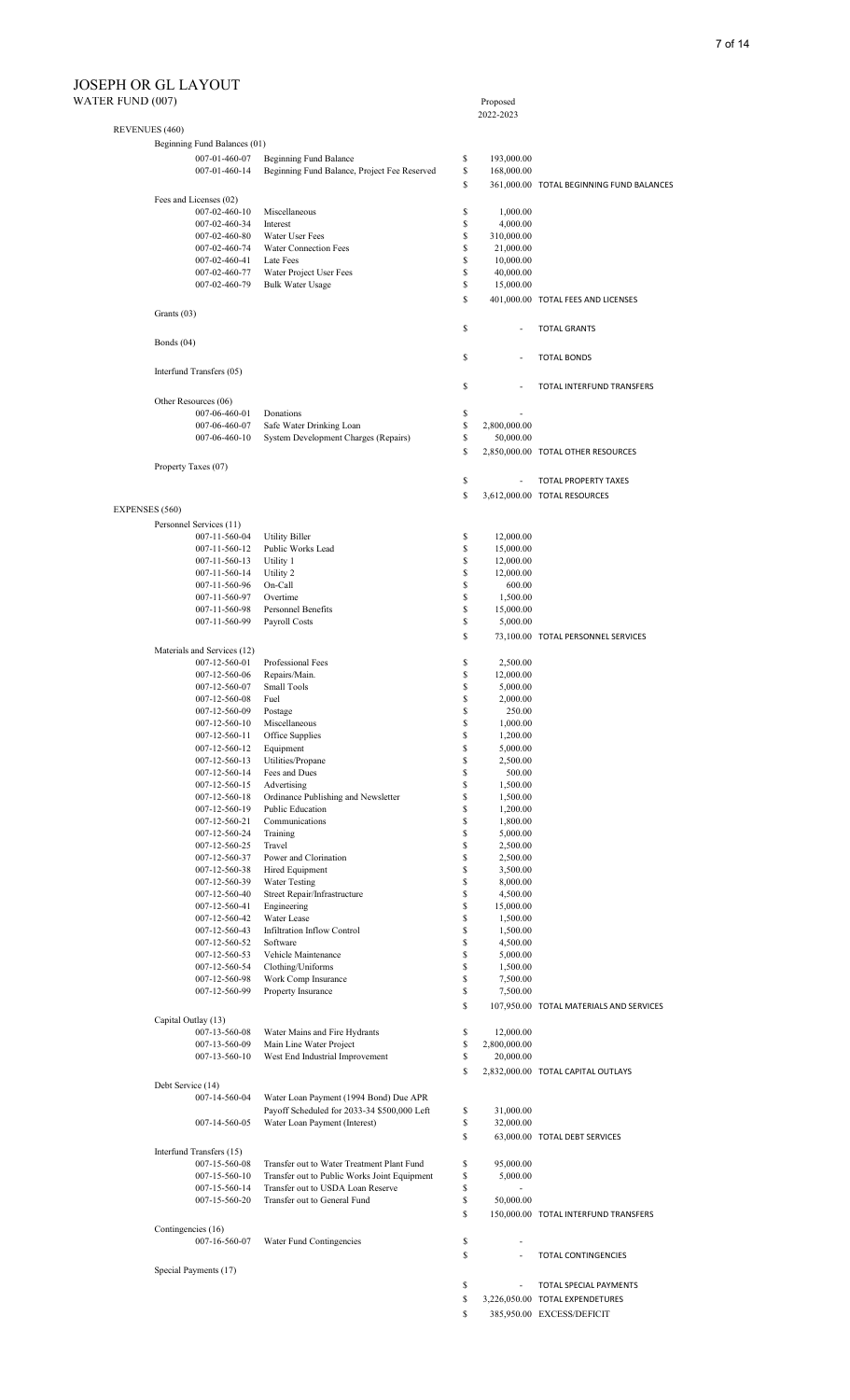| WATER TREATMENT PLANT FUND (008) | Proposed |
|----------------------------------|----------|
|----------------------------------|----------|

|                |                              |                                          | 2022-2023                      |                                     |
|----------------|------------------------------|------------------------------------------|--------------------------------|-------------------------------------|
| REVENUES (470) |                              |                                          |                                |                                     |
|                | Beginning Fund Balances (01) |                                          |                                |                                     |
|                | 008-01-470-08                | Beginning Fund Balance                   | \$                             |                                     |
|                |                              |                                          |                                |                                     |
|                |                              |                                          | \$                             | - TOTAL BEGINNING FUND BALANCES     |
|                | Fees and Licenses (02)       |                                          |                                |                                     |
|                | 008-02-470-10                | Miscellaneous                            | \$<br>1,000                    |                                     |
|                |                              |                                          | \$                             | 1,000 TOTAL FEES AND LICENSES       |
|                | Grants (03)                  |                                          |                                |                                     |
|                |                              |                                          |                                |                                     |
|                |                              |                                          | \$                             | - TOTAL GRANTS                      |
|                | Bonds $(04)$                 |                                          |                                |                                     |
|                |                              |                                          | \$                             | - TOTAL BONDS                       |
|                | Interfund Transfers (05)     |                                          |                                |                                     |
|                | 006-05-470-07                | Transfer in from Water Fund              | \$<br>95,000                   |                                     |
|                |                              |                                          |                                |                                     |
|                |                              |                                          | \$                             | 95,000 TOTAL INTERFUND TRANSFERS    |
|                | Other Resources (06)         |                                          |                                |                                     |
|                | 008-06-470-01                | Donations                                | \$                             |                                     |
|                | 008-06-470-07                | Safe Water Drinking Loan                 | \$                             |                                     |
|                | 008-06-470-10                | System Development Charges (Capatal)     | \$<br>50,000                   |                                     |
|                |                              |                                          | \$                             |                                     |
|                |                              |                                          |                                | 50,000 TOTAL OTHER RESOURCES        |
|                | Property Taxes (07)          |                                          |                                |                                     |
|                |                              |                                          | \$                             | - TOTAL PROPERTY TAXES              |
|                |                              |                                          | \$                             | 146,000 TOTAL REVENUES              |
|                |                              |                                          |                                |                                     |
| EXPENSES (570) |                              |                                          |                                |                                     |
|                | Personnel Services (11)      |                                          |                                |                                     |
|                | 008-11-570-05                | Plant Operator                           | \$<br>42,000                   |                                     |
|                | 008-11-570-96                | On-Call                                  | \$<br>600                      |                                     |
|                | 008-11-570-97                | Overtime                                 | \$<br>1,300                    |                                     |
|                | 008-11-570-98                | Personnel Benefits                       | \$<br>19,000                   |                                     |
|                | 008-11-570-99                | Payroll Costs                            | \$<br>6,000                    |                                     |
|                |                              |                                          | \$                             | 68,900 TOTAL PERSONNEL SERVICES     |
|                |                              |                                          |                                |                                     |
|                | Materials and Services (12)  |                                          |                                |                                     |
|                | 008-12-570-01                | Professional Fees                        | \$<br>$\overline{\phantom{a}}$ |                                     |
|                | 008-12-570-06                | Repairs/Main.                            | \$<br>2,000                    |                                     |
|                | 008-12-570-07                | Small Tools                              | \$<br>1,000                    |                                     |
|                | 008-12-570-08                | Fuel                                     | \$<br>250                      |                                     |
|                | 008-12-570-09                | Postage                                  | \$<br>250                      |                                     |
|                | 008-12-570-10                | Miscellaneous                            | \$<br>500                      |                                     |
|                | 008-12-570-11                | Office Supplies                          | \$<br>500                      |                                     |
|                | 008-12-570-12                | Equipment                                | \$<br>1,200                    |                                     |
|                | 008-12-570-13                | Utilities                                | \$<br>3,500                    |                                     |
|                |                              |                                          |                                |                                     |
|                | 008-12-570-14                | Fees and Dues                            | \$<br>250                      |                                     |
|                | 008-12-570-15                | Advertising                              | \$<br>500                      |                                     |
|                | 008-12-570-18                | Ordinance Publishing and Newsletter      | \$<br>1,200                    |                                     |
|                | 008-12-570-19                | Public Education                         | \$<br>500                      |                                     |
|                | 008-12-570-21                | Communications                           | \$<br>500                      |                                     |
|                | 008-12-570-24                | Training                                 | \$<br>500                      |                                     |
|                | 008-12-570-25                | Travel                                   | \$<br>500                      |                                     |
|                | 008-12-570-36                | Plant Repairs                            | \$<br>15,000                   |                                     |
|                | 008-12-570-37                | Clorination                              | \$<br>20,000                   |                                     |
|                | 008-12-570-38                | Hired Equipment                          | \$<br>2,500                    |                                     |
|                | 008-12-570-39                | <b>Water Testing</b>                     | \$<br>2,500                    |                                     |
|                | 008-12-570-41                | Engineering                              | \$                             |                                     |
|                | 008-12-570-42                | Water Lease                              | \$<br>1,500                    |                                     |
|                | 008-12-570-52                | Software                                 | \$<br>250                      |                                     |
|                | 008-12-570-53                | Vehicle Maintenance                      | \$<br>1,000                    |                                     |
|                |                              |                                          |                                |                                     |
|                | 008-12-570-54                | Clothing/Uniforms                        | \$<br>500                      |                                     |
|                | 008-12-570-98                | Work Comp Insurance                      | \$<br>1,800                    |                                     |
|                | 008-12-570-99                | Property Insurance                       | \$<br>4,300                    |                                     |
|                |                              |                                          | \$                             | 62,500 TOTAL MATERIALS AND SERVICES |
|                | Capital Outlay (13)          |                                          |                                |                                     |
|                |                              |                                          |                                |                                     |
|                |                              |                                          | \$                             | - TOTAL CAPITAL OUTLAY              |
|                | Debt Service (14)            |                                          |                                |                                     |
|                |                              |                                          | \$                             | - TOTAL DEBT SERVICE                |
|                |                              |                                          |                                |                                     |
|                | Interfund Transfers (15)     |                                          |                                |                                     |
|                | 008-15-570-07                | Transfer out to Water Fund               |                                |                                     |
|                |                              |                                          | \$                             | - TOTAL INTERFUND TRANSFERS         |
|                | Contingencies (16)           |                                          |                                |                                     |
|                | 008-16-570-07                | Water Treatment Plant Fund Contingencies |                                |                                     |
|                |                              |                                          |                                |                                     |
|                |                              |                                          | \$                             | - TOTAL CONTINGENCIES               |
|                | Special Payments (17)        |                                          |                                |                                     |
|                |                              |                                          | \$                             | - TOTAL SPECIAL PAYMENTS            |
|                |                              |                                          |                                |                                     |
|                |                              |                                          | \$                             | 131,400 TOTAL EXPENDETURES          |
|                |                              |                                          | \$                             | 14,600 EXCESS/DEFICIT               |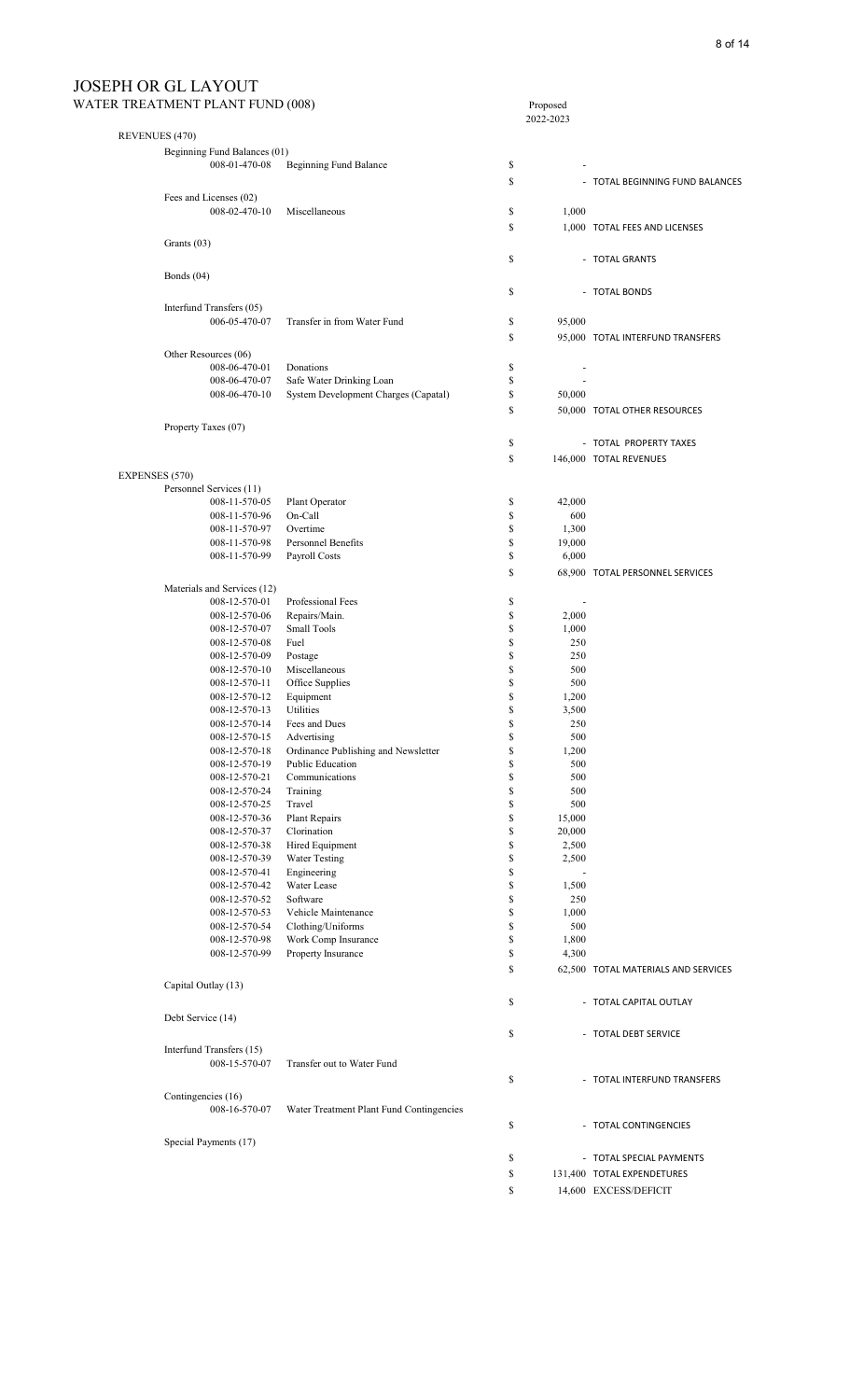#### SEWER

| ER FUND (009)                                        |                                                            |          | Proposed             |                                       |
|------------------------------------------------------|------------------------------------------------------------|----------|----------------------|---------------------------------------|
|                                                      |                                                            |          | 2022-2023            |                                       |
| REVENUES (480)<br>Beginning Fund Balances (01)       |                                                            |          |                      |                                       |
|                                                      | 009-01-480-08 Beginning Fund Balance                       | \$       | 393,000              |                                       |
|                                                      | 009-01-480-15 Beginning Fund Balance, Project Fee Reserved | \$       | 179,000              |                                       |
|                                                      |                                                            | \$       |                      | 572,000 TOTAL BEGINNING FUND BALANCES |
| Fees and Licenses (02)                               |                                                            |          |                      |                                       |
|                                                      | 009-02-480-10 Miscellaneous                                | \$       | 1,000                |                                       |
| 009-02-480-34 Interest                               |                                                            | \$       | 300                  |                                       |
|                                                      | 009-02-480-63 Commercial Dump Fees (Rahn's/CB's)           | \$       | 5,000                |                                       |
|                                                      | 009-02-480-83 Sewer User Fees                              | \$       | 240,000              |                                       |
|                                                      | 009-02-480-84 Sewer Connection Fees                        | \$       | 25,000               |                                       |
|                                                      | 009-02-480-85 Sewer Project User Fees                      | \$       | 45,000               |                                       |
| Grants $(03)$                                        |                                                            | \$       |                      | 316,300 TOTAL FEES AND LICENSES       |
|                                                      |                                                            | \$       |                      | - TOTAL GRANTS                        |
| Bonds $(04)$                                         |                                                            | \$       |                      | - TOTAL BONDS                         |
| Interfund Transfers (05)                             |                                                            |          |                      |                                       |
|                                                      | 009-05-480-12 Transfer in from County Joint Sewer          | \$       |                      |                                       |
|                                                      |                                                            | \$       |                      | - TOTAL INTERFUND TRANSFERS           |
| Other Resources (06)                                 |                                                            |          |                      |                                       |
| 009-06-480-01 Donations                              |                                                            | \$       |                      |                                       |
|                                                      | 009-06-480-10 System Development Charges (Repairs)         | \$       | 50,000               |                                       |
|                                                      |                                                            | \$       |                      | 50,000 TOTAL OTHER RESOURCES          |
| Property Taxes (07)                                  |                                                            |          |                      |                                       |
|                                                      |                                                            | \$       |                      | - TOTAL PROPERTY TAXES                |
|                                                      |                                                            | \$       |                      | 938,300 TOTAL REVENUES                |
| <b>EXPENSES</b> (580)                                |                                                            |          |                      |                                       |
| <b>EXPENSES</b> (580)                                |                                                            |          |                      |                                       |
| Personnel Services (11)                              |                                                            |          |                      |                                       |
| 009-11-580-04 Utility Biller                         |                                                            | \$       | 12,000.00            |                                       |
|                                                      | 009-11-580-12 Public Works Lead                            | \$       | 15,000.00            |                                       |
| 009-11-580-13 Utility 1                              |                                                            | \$       | 12,000.00            |                                       |
| 009-11-580-14 Utility 2                              |                                                            | \$       | 12,000.00            |                                       |
| 009-11-580-96 On-Call                                |                                                            | \$       | 600.00               |                                       |
| 009-11-580-97 Overtime                               |                                                            | \$       | 1,500.00             |                                       |
|                                                      | 009-11-580-98 Personnel Benefits                           | \$       | 15,000.00            |                                       |
| 009-11-580-99 Payroll Costs                          |                                                            | \$       | 5,000.00             |                                       |
|                                                      |                                                            | \$       |                      | 73,100 TOTAL PERSONNEL SERVICES       |
| Materials and Services (12)                          |                                                            |          |                      |                                       |
|                                                      | 009-12-580-01 Professional Fees                            | \$       | 2,500.00             |                                       |
|                                                      | 009-12-580-06 Repairs/Main.                                | \$       | 12,000.00            |                                       |
| 009-12-580-07 Small Tools                            |                                                            | \$       | 5,000.00             |                                       |
| 009-12-580-09 Postage                                |                                                            | \$       | 250.00               |                                       |
|                                                      | 009-12-580-10 Miscellaneous                                | \$       | 1,000.00             |                                       |
|                                                      | 009-12-580-11 Office Supplies                              | \$       | 1,200.00             |                                       |
| 009-12-580-13 Utilities<br>009-12-580-15 Advertising |                                                            | \$       | 2,500.00             |                                       |
|                                                      | 009-12-580-18 Ordinance Publishing and Newsletter          | \$<br>\$ | 1,500.00             |                                       |
|                                                      | 009-12-580-19 Public Education                             | \$       | 1,500.00<br>1,200.00 |                                       |
|                                                      | 009-12-580-21 Communications                               | \$       | 1,800.00             |                                       |
| 009-12-580-24 Training                               |                                                            | \$       | 5,000.00             |                                       |
| 009-12-580-25 Travel                                 |                                                            | \$       | 2,500.00             |                                       |
|                                                      | 009-12-580-38 Hired Equipment                              | \$       | 3,500.00             |                                       |
|                                                      | 009-12-580-39 Water Testing                                | \$       | 8,000.00             |                                       |
|                                                      | 009-12-580-40 Street Repair/Infrastructure                 | \$       | 4,500.00             |                                       |
| 009-12-580-41 Engineering                            |                                                            | \$       | 15,000.00            |                                       |
|                                                      | 009-12-580-43 Infiltration Inflow Control                  | \$       | 1,500.00             |                                       |
| 009-12-580-52 Software                               |                                                            | \$       | 1,000                |                                       |
|                                                      | 009-12-580-53 Vehicle Maintenance                          | \$       | 5,000.00             |                                       |
|                                                      | 009-12-580-54 Clothing/Uniforms                            | \$       | 1,500.00             |                                       |
|                                                      | 009-12-580-99 Property Insurance                           | \$       | 7,500.00             |                                       |
|                                                      |                                                            | \$       |                      | 85,450 TOTAL MATERIALS AND SERVICES   |
| Capital Outlay (13)                                  |                                                            | \$       |                      | - TOTAL CAPITAL OUTLAYS               |
| Debt Service (14)                                    |                                                            |          |                      |                                       |
|                                                      | 009-14-580-03 Sewer Loan Payment #G96004 a and b           | \$       | 77,500               |                                       |
|                                                      | 009-14-580-04 Sewer Loan Payment (Interest)                | \$       | 7,000                |                                       |
|                                                      |                                                            | \$       |                      | 84,500 TOTAL DEBT SERVICES            |
| Interfund Transfers (15)                             |                                                            |          |                      |                                       |
|                                                      | 009-15-580-11 Transfer out to Public Works Joint Equipment | \$       | 5,000                |                                       |
|                                                      | 009-15-580-12 Transfer out to County Joint Sewer           | \$       | 135,000              |                                       |
|                                                      | 009-15-580-13 Transfer out to County Joint Equipment       | \$       |                      |                                       |
|                                                      | 009-15-580-21 Transfer out to General Fund                 | \$       | 50,000               |                                       |
|                                                      |                                                            | \$       |                      | 190,000 TOTAL INTERFUND TRANSFERS     |
| Contingencies (16)                                   |                                                            |          |                      |                                       |
|                                                      | 009-15-580-10 Sewer Fund Contingencies                     | \$       |                      |                                       |
|                                                      |                                                            | \$       |                      | - TOTAL CONTINGENCIES                 |
| Special Payments (17)                                |                                                            |          |                      |                                       |
|                                                      |                                                            | \$       |                      | - TOTAL SPECIAL PAYMENTS              |
|                                                      |                                                            | \$       |                      | 433,050 TOTAL EXPENDETURES            |
|                                                      |                                                            | \$       |                      | 505,250 EXCESS/DEFICIT                |
|                                                      |                                                            |          |                      |                                       |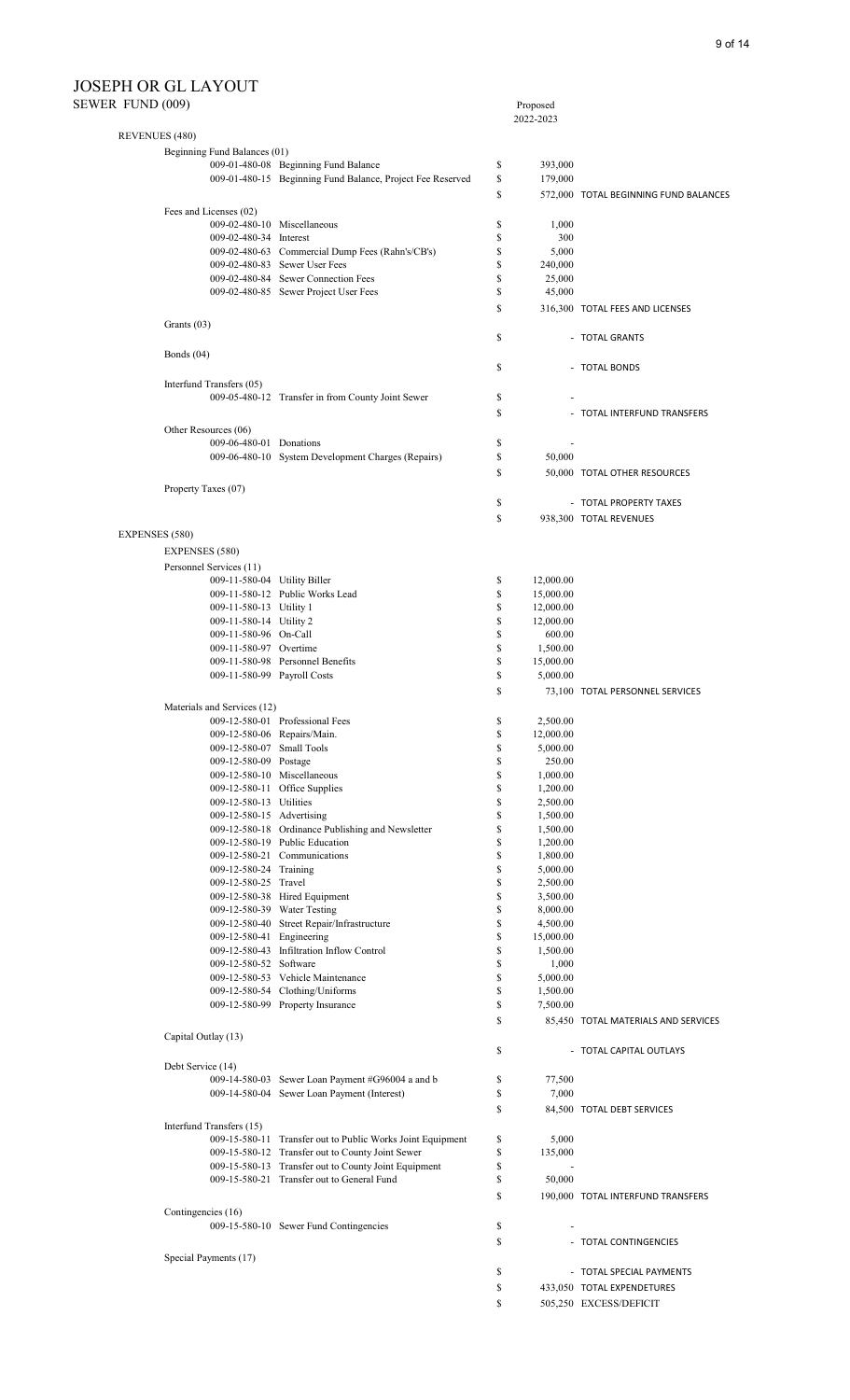# JOSEPH OR GL LAYOUT<br>STREET FUND (010)

| STREET FUND (010)            |                                                            |          | Proposed<br>2022-2023 |                                       |
|------------------------------|------------------------------------------------------------|----------|-----------------------|---------------------------------------|
| REVENUES (490)               |                                                            |          |                       |                                       |
| Beginning Fund Balances (01) |                                                            |          |                       |                                       |
|                              | 010-01-490-09 Beginning Fund Balance                       | \$       | 215,000               |                                       |
|                              | 010-01-490-16 Beginning Fund Balance, Project Fee Reserved | \$       | 75,000                |                                       |
|                              |                                                            | \$       |                       | 290,000 TOTAL BEGINNING FUND BALANCES |
| Fees and Licenses (02)       |                                                            |          |                       |                                       |
|                              | 010-02-490-10 Miscellaneous                                | \$       | 1,000                 |                                       |
| 010-02-490-34 Interest       |                                                            | \$       | 400                   |                                       |
|                              | 010-02-490-86 Street User Fee                              | \$       | 45,000                |                                       |
|                              |                                                            | \$       |                       | 46,400 TOTAL FEES AND LICENSES        |
| Grants (03)                  |                                                            |          |                       |                                       |
|                              | 010-03-490-20 State Allotment SCA Grant                    | \$       | 100,000               |                                       |
|                              |                                                            | \$       |                       | 100,000 TOTAL GRANTS                  |
| Bonds $(04)$                 |                                                            | \$       |                       | - TOTAL BONDS                         |
| Interfund Transfers (05)     |                                                            |          |                       |                                       |
|                              |                                                            | \$       |                       | - TOTAL INTERFUND TRANSFERS           |
| Other Resources (06)         |                                                            |          |                       |                                       |
| 010-06-490-01 Donations      |                                                            | \$       |                       |                                       |
|                              | 010-06-490-04 Highway Tax Revenue                          | \$       | 85,000                |                                       |
|                              | 010-06-490-05 State Revenue Sharing                        | \$       | 9,500                 |                                       |
|                              | 010-06-490-06 Reimbursements                               | \$       |                       |                                       |
|                              | 010-06-490-07 Gravel Pit (Lease)                           | \$       | 2,500                 |                                       |
|                              |                                                            | \$       |                       | 97,000 TOTAL OTHER RESOURCES          |
| Property Taxes (07)          |                                                            |          |                       |                                       |
|                              |                                                            | \$       |                       | - TOTAL PROPERTY TAXES                |
|                              |                                                            | \$       |                       | 533,400 TOTAL REVENUES                |
| <b>EXPENSES (590)</b>        |                                                            |          |                       |                                       |
| Personnel Services (11)      |                                                            |          |                       |                                       |
| 010-11-590-04 Utility Biller |                                                            | \$       | 12,000.00             |                                       |
|                              | 010-11-590-12 Public Works Lead                            | \$       | 15,000.00             |                                       |
| 010-11-590-13 Utility 1      |                                                            | \$       | 12,000.00             |                                       |
| 010-11-590-14 Utility 2      |                                                            | \$       | 12,000.00             |                                       |
| 010-11-590-96 On-Call        |                                                            | \$       | 600.00                |                                       |
| 010-11-590-97 Overtime       |                                                            | \$       | 1,500.00              |                                       |
|                              | 010-11-590-98 Personnel Benefits                           | \$       | 15,000.00             |                                       |
| 010-11-590-99 Payroll Costs  |                                                            | \$       | 5,000.00              |                                       |
|                              |                                                            | \$       |                       | 73,100 TOTAL PERSONNEL SERVICES       |
| Materials and Services (12)  |                                                            |          |                       |                                       |
|                              | 010-12-590-06 Repairs/Main.                                | \$       | 12,000                |                                       |
| 010-12-590-08 Fuel           |                                                            | \$       | 2,000                 |                                       |
|                              | 010-12-590-10 Miscellaneous                                | \$       | 1,000                 |                                       |
|                              | 010-12-590-11 Office Supplies                              | \$       | 1,200                 |                                       |
| 010-12-590-12 Equipment      |                                                            | \$       | 10,000                |                                       |
| 010-12-590-13 Utilities      |                                                            | \$       | 2,500                 |                                       |
| 010-12-590-41 Engineering    |                                                            | \$       | 15,000                |                                       |
|                              | 010-12-590-48 Light Post Purchase                          | \$       | 10,000                |                                       |
| 010-12-590-49 Street Signs   |                                                            | \$       | 10,000                |                                       |
| 010-12-590-52 Software       | 010-12-590-50 Dust Abatement                               | \$       | 12,500                |                                       |
|                              | 010-12-590-53 Vehicle Maintenance                          | \$<br>\$ | 1,000                 |                                       |
|                              | 010-12-590-54 Clothing/Uniforms                            | \$       | 5,000<br>1,500        |                                       |
|                              |                                                            | \$       |                       | 83,700 TOTAL MATERIALS AND SERVICES   |
| Capital Outlay (13)          |                                                            |          |                       |                                       |
|                              | 010-13-590-15 Street Repair - Paving                       | \$       | 50,000                |                                       |
|                              | 010-13-590-16 State Allotment Grant                        | \$       | 100,000               |                                       |
|                              | 010-13-590-17 Street Repair Material                       | \$       | 10,000                |                                       |
|                              |                                                            | \$       |                       | 160,000 TOTAL CAPITAL OUTLAYS         |
| Debt Service (14)            |                                                            |          |                       |                                       |
|                              | 010-14-590-01 Paving Loan Payment #158162                  | \$       | 32,000                |                                       |
|                              | 010-14-590-02 Paving Loan Payment (Interest)               | \$       | 26,500                |                                       |
|                              |                                                            | \$       |                       | 58,500 TOTAL DEBT SERVICES            |
| Interfund Transfers (15)     |                                                            |          |                       |                                       |
|                              | 010-15-590-11 Transfer out to Public Works Joint Equipment | \$       | 5,000                 |                                       |
|                              |                                                            | \$       |                       | 5,000 TOTAL INTERFUND TRANSFERS       |
| Contingencies (16)           |                                                            |          |                       |                                       |
|                              | 010-16-590-09 Street Fund Contingencies                    | \$       |                       |                                       |
|                              |                                                            | \$       |                       | - TOTAL CONTINGENCIES                 |
| Special Payments (17)        |                                                            |          |                       |                                       |
|                              |                                                            | \$       |                       | - TOTAL SPECIAL PAYMENTS              |
|                              |                                                            | \$       |                       | 380,300 TOTAL EXPENDETURES            |
|                              |                                                            | \$       |                       | 153,100 EXCESS/DEFICIT                |
|                              |                                                            |          |                       |                                       |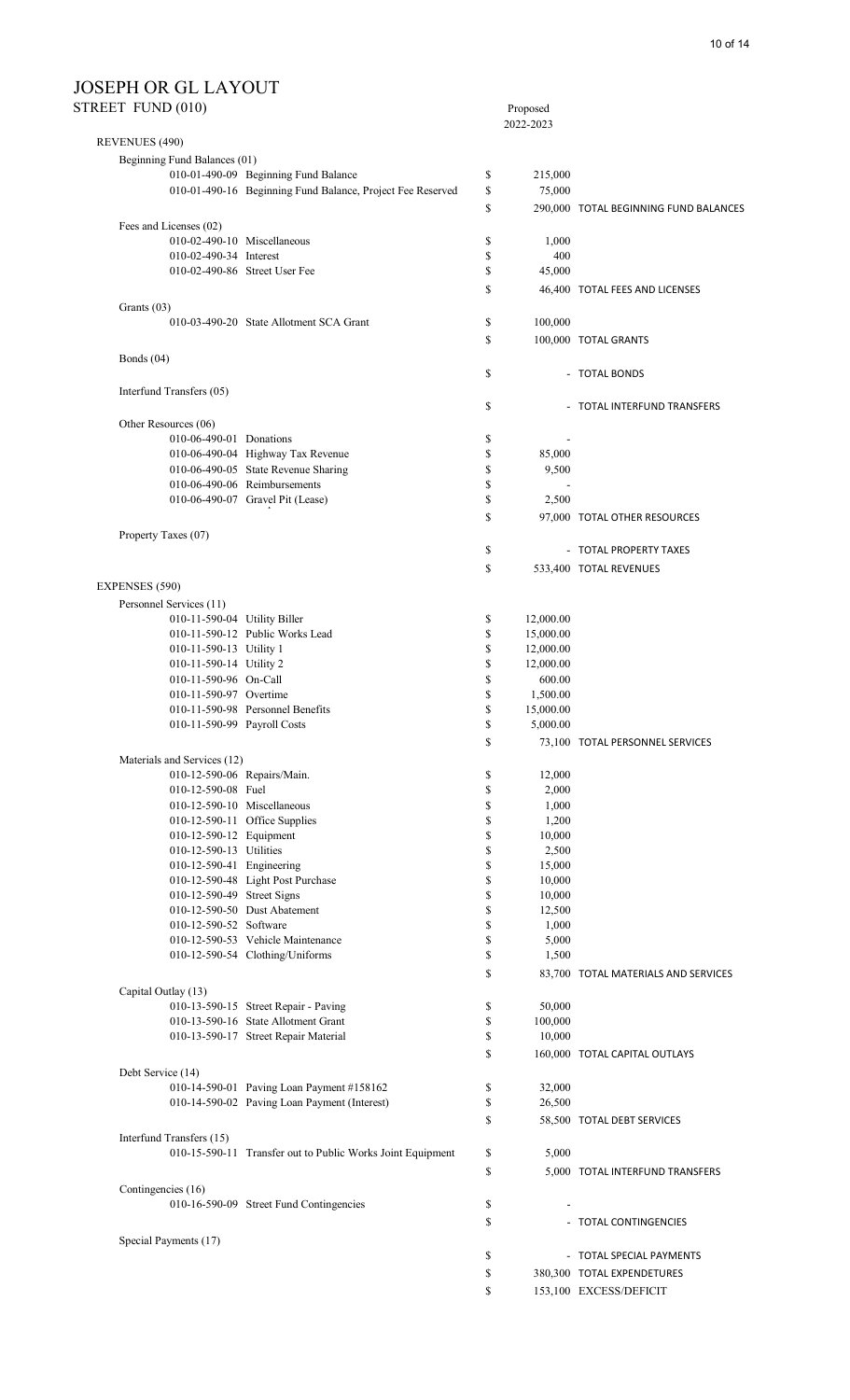## JOSEPH OR GL LAYOUT<br>PUBLIC WORKS JOINT EQUIPM

| PUBLIC WORKS JOINT EQUIPMENT FUND (011)                                                      |          | Proposed<br>2022-2023    |                                      |  |
|----------------------------------------------------------------------------------------------|----------|--------------------------|--------------------------------------|--|
| REVENUES (491)                                                                               |          |                          |                                      |  |
| Beginning Fund Balances (01)                                                                 |          |                          |                                      |  |
| 011-01-491-10 Beginning Fund Balance                                                         | \$       | 74,000                   |                                      |  |
|                                                                                              | \$       |                          | 74,000 TOTAL BEGINNING FUND BALANCES |  |
| Fees and Licenses (02)                                                                       |          |                          |                                      |  |
| 011-02-491-10 Miscellaneous                                                                  | \$       | $\overline{\phantom{a}}$ |                                      |  |
| 011-02-491-34 Interest                                                                       | \$       | 315                      |                                      |  |
|                                                                                              | \$       |                          | 315 TOTAL FEES AND LICENSES          |  |
| Grants (03)                                                                                  |          |                          |                                      |  |
|                                                                                              | \$       |                          | - TOTAL GRANTS                       |  |
| Bonds $(04)$                                                                                 |          |                          |                                      |  |
|                                                                                              | \$       |                          | - TOTAL BONDS                        |  |
| Interfund Transfers (05)                                                                     |          |                          |                                      |  |
| 011-05-491-07 Transfer in from Water Fund                                                    | \$       | 5,000                    |                                      |  |
| 011-05-491-09 Transfer in from Sewer Fund                                                    | \$       | 5,000                    |                                      |  |
| 011-05-491-10 Transfer in from Street Fund                                                   | \$       | 5,000                    |                                      |  |
|                                                                                              | S        |                          | 15,000 TOTAL INTERFUND TRANSFERS     |  |
| Other Resources (06)                                                                         |          |                          |                                      |  |
| 011-05-491-01 Donations                                                                      | \$       |                          |                                      |  |
|                                                                                              | \$       |                          | - TOTAL OTHER RESOURCES              |  |
| Property Taxes (07)                                                                          |          |                          |                                      |  |
|                                                                                              | \$       |                          | - TOTAL PROPERTY TAXES               |  |
|                                                                                              | \$       |                          | 89,315 TOTAL REVENUES                |  |
| EXPENSES (591)                                                                               |          |                          |                                      |  |
| Personnel Services (11)                                                                      |          |                          |                                      |  |
|                                                                                              | \$       |                          | - TOTAL PERSONNEL SERVICES           |  |
| Materials and Services (12)                                                                  |          |                          |                                      |  |
| 011-12-591-53 Vehicle Maintenance                                                            | \$       | 10,000                   |                                      |  |
|                                                                                              | S        |                          | 10,000 TOTAL MATERIALS AND SERVICES  |  |
|                                                                                              |          |                          |                                      |  |
| Capital Outlay (13)                                                                          |          | ÷,                       |                                      |  |
| 011-13-591-13 Large Equipment Purchases<br>011-13-591-18 Repair/Replace Damage to Facilities | \$<br>\$ | 5,000                    |                                      |  |
|                                                                                              | S        |                          |                                      |  |
|                                                                                              |          |                          | 5,000 TOTAL CAPITAL OUTLAYS          |  |
| Debt Service (14)                                                                            | \$       |                          |                                      |  |
|                                                                                              |          |                          | - TOTAL DEBT SERVICES                |  |
| Interfund Transfers (15)                                                                     |          |                          |                                      |  |
|                                                                                              | \$       |                          | - TOTAL INTERFUND TRANSFERS          |  |
| Contingencies (16)                                                                           | \$       | 70,000                   |                                      |  |
| 011-16-591-09 Public Works Joint Equipment Fund Contingencies                                |          |                          |                                      |  |
|                                                                                              | \$       |                          | 70,000 TOTAL CONTINGENCIES           |  |
| Special Payments (17)                                                                        |          |                          |                                      |  |
|                                                                                              | \$       |                          | - TOTAL SPECIAL PAYMENTS             |  |
|                                                                                              | \$       |                          | 85,000 TOTAL EXPENDETURES            |  |
|                                                                                              | \$       |                          | 4,315 EXCESS/DEFICIT                 |  |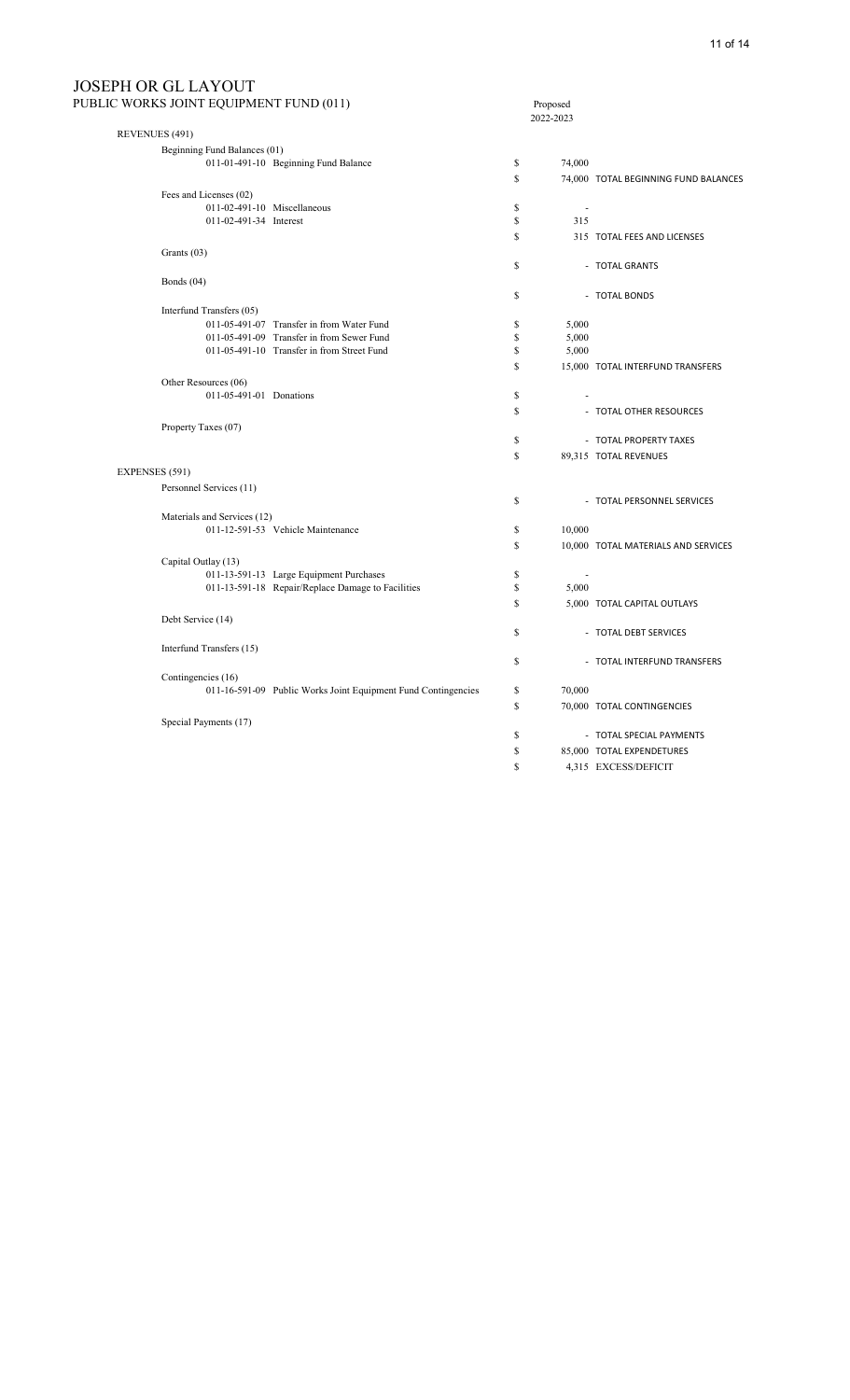| <b>COUNTY JOINT SEWER FUND (012)</b> |                                                                                                       |          | Proposed           |                                       |
|--------------------------------------|-------------------------------------------------------------------------------------------------------|----------|--------------------|---------------------------------------|
| REVENUES (492)                       |                                                                                                       |          | 2022-2023          |                                       |
| Beginning Fund Balances (01)         |                                                                                                       |          |                    |                                       |
|                                      | 012-01-492-11 Beginning Fund Balance                                                                  | \$       | 120,000            |                                       |
|                                      |                                                                                                       |          |                    |                                       |
|                                      |                                                                                                       | S        |                    | 120,000 TOTAL BEGINNING FUND BALANCES |
| Fees and Licenses (02)               |                                                                                                       |          |                    |                                       |
|                                      | 012-02-492-10 Miscellaneous                                                                           | \$       | 1,000              |                                       |
| 012-02-492-34 Interest               |                                                                                                       | \$       |                    |                                       |
|                                      |                                                                                                       | \$       |                    | 1,000 TOTAL FEES AND LICENSES         |
| Grants (03)                          |                                                                                                       |          |                    |                                       |
|                                      |                                                                                                       | \$       |                    | - TOTAL GRANTS                        |
| Bonds $(04)$                         |                                                                                                       |          |                    |                                       |
|                                      |                                                                                                       | \$       |                    | - TOTAL BONDS                         |
| Interfund Transfers (05)             |                                                                                                       |          |                    |                                       |
|                                      | 012-05-492-09 Transfer in from Sewer Fund                                                             | \$       | 135,000            |                                       |
|                                      |                                                                                                       | \$       |                    | 135,000 TOTAL INTERFUND TRANSFERS     |
| Other Resources (06)                 |                                                                                                       |          |                    |                                       |
| 008-06-492-01 Donations              |                                                                                                       | \$       |                    |                                       |
|                                      | 008-06-492-03 Payments from WCLSD<br>008-06-492-05 Special WCLSD Payment to Loan                      | \$       | 67,000             |                                       |
|                                      | 008-06-492-09 Commercial Hauled Waste                                                                 | \$<br>\$ | 1,200,000<br>2,500 |                                       |
|                                      | 008-06-492-10 System Development Charges (Capatal)                                                    | \$       | 50,000             |                                       |
|                                      | 008-06-492-10 Joint Sewer Loan                                                                        | \$       | 3,800,000          |                                       |
|                                      |                                                                                                       | \$       |                    | 5,119,500 TOTAL OTHER RESOURCES       |
| Property Taxes (07)                  |                                                                                                       |          |                    |                                       |
|                                      |                                                                                                       | \$       |                    | - TOTAL PROPERTY TAXES                |
|                                      |                                                                                                       | \$       |                    |                                       |
|                                      |                                                                                                       |          |                    | 5,375,500 TOTAL REVENUES              |
| EXPENSES (592)                       |                                                                                                       |          |                    |                                       |
| Personnel Services (11)              |                                                                                                       |          |                    |                                       |
| 012-11-592-04 Utility Biller         |                                                                                                       | \$       | 12,000             |                                       |
| 012-11-592-96 On-Call                | 012-11-592-05 Plant Operator                                                                          | \$<br>\$ | 42,000<br>600      |                                       |
| 012-11-592-97 Overtime               |                                                                                                       | \$       | 1,300              |                                       |
|                                      | 012-11-592-98 Personnel Benefits                                                                      | \$       | 26,000             |                                       |
| 012-11-592-99 Payroll Costs          |                                                                                                       | \$       | 10,000             |                                       |
|                                      |                                                                                                       | \$       |                    | 91,900 TOTAL PERSONNEL SERVICES       |
| Materials and Services (12)          |                                                                                                       |          |                    |                                       |
|                                      | 012-12-592-01 Professional Fees                                                                       | \$       | 2,500              |                                       |
|                                      | 012-12-592-06 Repairs/Main.                                                                           | \$       | 12,000             |                                       |
| 012-12-592-07 Small Tools            |                                                                                                       | \$       | 5,000              |                                       |
| 012-12-592-08 Fuel                   |                                                                                                       | \$       | 2,000              |                                       |
| 012-12-592-09 Postage                |                                                                                                       | \$       | 250                |                                       |
|                                      | 012-12-592-10 Miscellaneous                                                                           | \$       | 1,000              |                                       |
|                                      | 012-12-592-11 Office Supplies                                                                         | \$       | 1,200              |                                       |
| 012-12-592-12 Equipment              |                                                                                                       | \$       | 10,000             |                                       |
| 012-12-592-13 Utilities              |                                                                                                       | \$       | 25,000             |                                       |
| 012-12-592-15 Advertising            | 012-12-592-14 Fees and Dues                                                                           | \$<br>\$ | 250<br>1,500       |                                       |
|                                      | 012-12-592-19 Public Education                                                                        | \$       | 1,200              |                                       |
|                                      | 012-12-592-21 Communications                                                                          | \$       | 1,800              |                                       |
| 012-12-592-24 Training               |                                                                                                       | \$       | 5,000              |                                       |
| 012-12-592-25 Travel                 |                                                                                                       | \$       | 2,500              |                                       |
| 012-12-592-37 Clorination            |                                                                                                       | \$       | 12,500             |                                       |
|                                      | 012-12-592-43 Infiltration Inflow Control                                                             | \$       | 2,500              |                                       |
|                                      | 012-12-592-45 Rent Property Sludge                                                                    | \$       | 1,500              |                                       |
|                                      | 012-12-592-46 Future Lagoon Cleaning                                                                  | \$       | 12,000             |                                       |
|                                      | 012-12-592-47 Irrigation Field Rent                                                                   | \$       | 4,000              |                                       |
| 012-12-592-52 Software               |                                                                                                       | \$<br>\$ | 1,000              |                                       |
|                                      | 012-12-592-53 Vehicle Maintenance<br>012-12-592-54 Clothing/Uniforms                                  | \$       | 4,000<br>1,500     |                                       |
|                                      |                                                                                                       |          |                    |                                       |
|                                      |                                                                                                       | \$       |                    | 110,200 TOTAL MATERIALS AND SERVICES  |
| Capital Outlay (13)                  |                                                                                                       |          |                    |                                       |
|                                      | 012-13-592-11 DEQ Required Updates                                                                    | \$<br>\$ | 3,800,000          |                                       |
|                                      | 012-13-592-14 Equipment for Effluent Main Line & Accessories                                          |          | 25,000             |                                       |
|                                      |                                                                                                       | \$       |                    | 3,825,000 TOTAL CAPITAL OUTLAYS       |
| Debt Service (14)                    |                                                                                                       |          |                    |                                       |
|                                      | 012-13-592-16 Joint Sewer Loan                                                                        | \$       |                    |                                       |
|                                      | 012-13-592-17 Joint Sewer Loan Payment (Interest)<br>012-13-592-18 Joint Sewer Loan Payment (Special) | \$<br>\$ |                    |                                       |
|                                      |                                                                                                       |          | 1,200,000          |                                       |
|                                      |                                                                                                       | \$       |                    | 1,200,000 TOTAL DEBT SERVICES         |
| Interfund Transfers (15)             |                                                                                                       |          |                    |                                       |
|                                      | 012-15-592-09 Transfer out to Sewer Fund                                                              | \$<br>\$ |                    |                                       |
|                                      | 012-15-592-13 Transfer out to County Joint Equipment                                                  |          | 25,000             |                                       |
|                                      |                                                                                                       | \$       |                    | 25,000 TOTAL INTERFUND TRANSFERS      |
| Contingencies (16)                   |                                                                                                       |          |                    |                                       |
|                                      | 012-16-592-10 County Joint Sewer Fund Contingencies                                                   | \$       |                    |                                       |
|                                      |                                                                                                       | \$       |                    | - TOTAL CONTINGENCIES                 |
| Special Payments (17)                |                                                                                                       |          |                    |                                       |
|                                      |                                                                                                       | \$       |                    | - TOTAL SPECIAL PAYMENTS              |
|                                      |                                                                                                       | \$       |                    | 5,252,100 TOTAL EXPENDETURES          |
|                                      |                                                                                                       | \$       |                    | 123,400 EXCESS/DEFICIT                |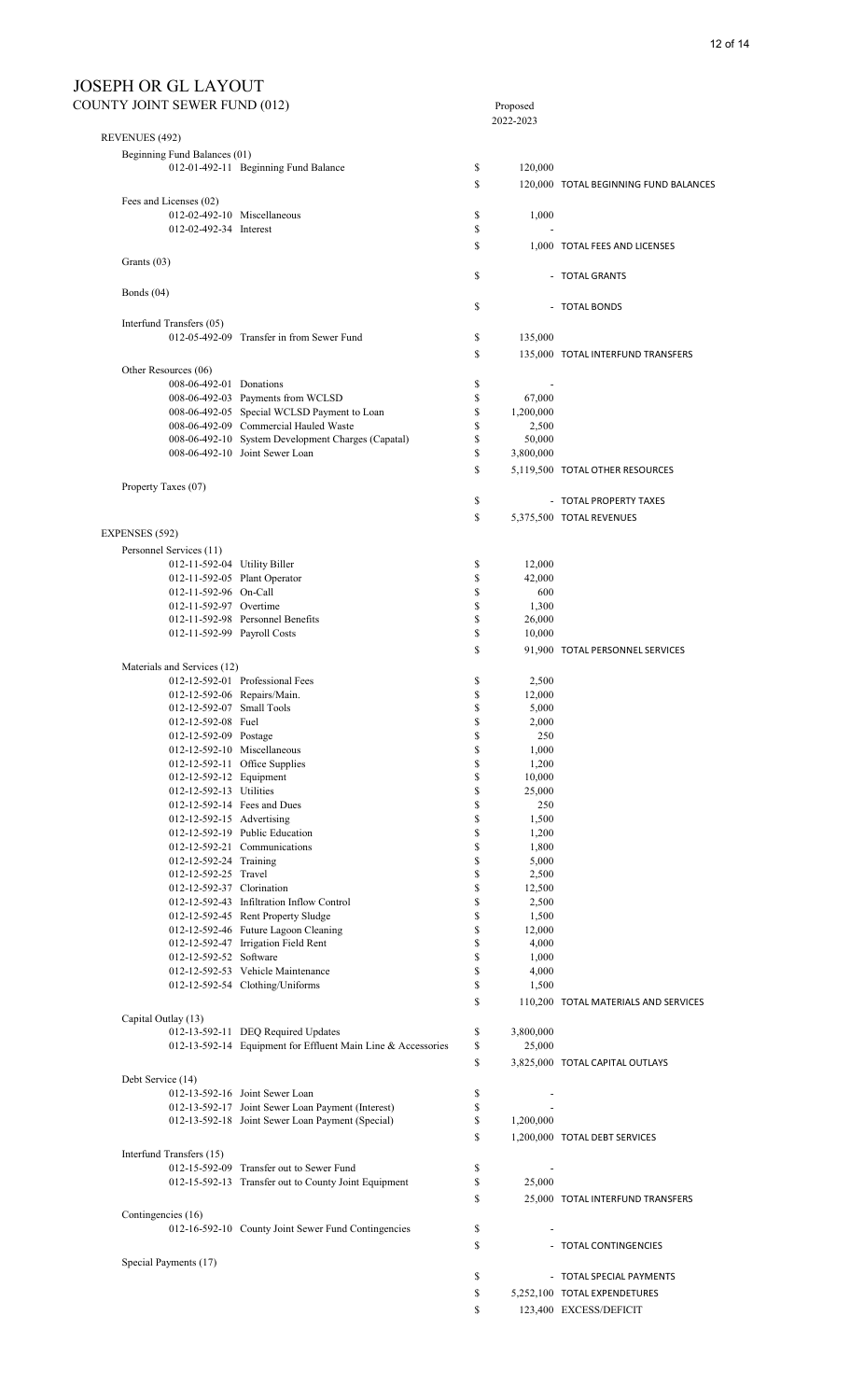# JOSEPH OR GL LAYOUT<br>county joint equipment fu

|                | COUNTY JOINT EQUIPMENT FUND (013) |                                                         |               | Proposed<br>2022-2023    |                                      |
|----------------|-----------------------------------|---------------------------------------------------------|---------------|--------------------------|--------------------------------------|
| REVENUES (493) |                                   |                                                         |               |                          |                                      |
|                | Beginning Fund Balances (01)      |                                                         |               |                          |                                      |
|                |                                   | 013-01-493-12 Beginning Fund Balance                    | \$            | 40,000                   |                                      |
|                |                                   |                                                         | $\mathbf S$   |                          | 40,000 TOTAL BEGINNING FUND BALANCES |
|                | Fees and Licenses (02)            |                                                         |               |                          |                                      |
|                | 013-02-493-10 Miscellaneous       |                                                         | $\$$          | $\overline{\phantom{a}}$ |                                      |
|                | 013-02-493-34 Interest            |                                                         | \$            | 315                      |                                      |
|                |                                   |                                                         | $\mathbf S$   |                          | 315 TOTAL FEES AND LICENSES          |
|                | Grants (03)                       |                                                         |               |                          |                                      |
|                |                                   |                                                         | \$            |                          | - TOTAL GRANTS                       |
|                | Bonds $(04)$                      |                                                         |               |                          |                                      |
|                |                                   |                                                         | \$            |                          | - TOTAL BONDS                        |
|                | Interfund Transfers (05)          |                                                         |               |                          |                                      |
|                |                                   | 013-05-493-12 Transfer in from County Joint Sewer       | \$            | 1,000                    |                                      |
|                |                                   |                                                         | <sup>\$</sup> |                          | 1,000 TOTAL INTERFUND TRANSFERS      |
|                | Other Resources (06)              |                                                         |               |                          |                                      |
|                | 013-06-493-01 Donations           |                                                         | \$            | $\overline{a}$           |                                      |
|                |                                   | 013-06-493-03 Payments from WCLSD                       | \$            |                          |                                      |
|                |                                   |                                                         | \$            |                          | - TOTAL OTHER RESOURCES              |
|                | Property Taxes (07)               |                                                         |               |                          |                                      |
|                |                                   |                                                         | $\mathbb{S}$  |                          | - TOTAL PROPERTY TAXES               |
|                |                                   |                                                         | $\mathbb{S}$  |                          | 41,315 TOTAL REVENUES                |
| EXPENSES (593) |                                   |                                                         |               |                          |                                      |
|                | Personnel Services (11)           |                                                         |               |                          |                                      |
|                |                                   |                                                         | $\mathbb{S}$  |                          | - TOTAL PERSONNEL SERVICES           |
|                | Materials and Services (12)       |                                                         |               |                          |                                      |
|                | 013-12-593-53 Vehicle Maint       |                                                         | \$            | 10,000                   |                                      |
|                |                                   |                                                         | $\mathbf S$   |                          | 10,000 TOTAL MATERIALS AND SERVICES  |
|                | Capital Outlay (13)               |                                                         |               |                          |                                      |
|                |                                   | 013-13-593-13 Large Equipment Purchases                 | $\mathbb{S}$  |                          |                                      |
|                |                                   |                                                         | $\mathbf S$   |                          | - TOTAL CAPITAL OUTLAYS              |
|                | Debt Service (14)                 |                                                         |               |                          |                                      |
|                |                                   |                                                         | $\mathbb{S}$  |                          | - TOTAL DEBT SERVICES                |
|                | Interfund Transfers (15)          | 013-15-593-12 Transfer out to Sewer Fund                |               |                          |                                      |
|                |                                   |                                                         | $\mathbb{S}$  |                          | - TOTAL INTERFUND TRANSFERS          |
|                | Contingencies (16)                |                                                         |               |                          |                                      |
|                |                                   | 013-16-593-11 County Joint Equipment Fund Contingencies | \$            | 30,000                   |                                      |
|                |                                   |                                                         | $\mathbb{S}$  |                          | 30,000 TOTAL CONTINGENCIES           |
|                | Special Payments (17)             |                                                         |               |                          |                                      |
|                |                                   |                                                         | \$            |                          | - TOTAL SPECIAL PAYMENTS             |
|                |                                   |                                                         | \$            |                          | 40,000 TOTAL EXPENDETURES            |
|                |                                   |                                                         | <sup>\$</sup> |                          | 1,315 EXCESS/DEFICIT                 |
|                |                                   |                                                         |               |                          |                                      |